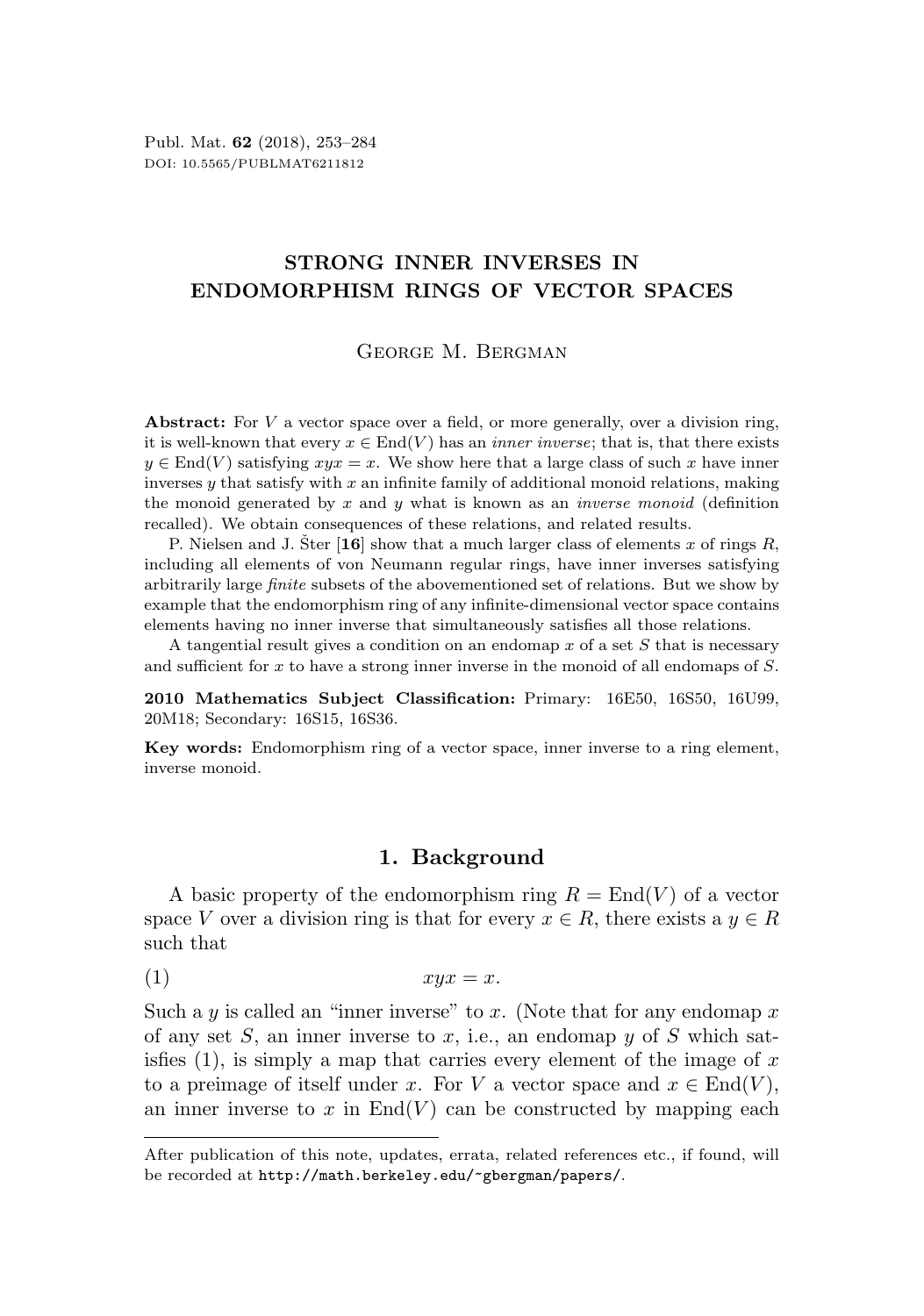member of a vector-space basis  $B_0$  of  $x(V)$  to a preimage of itself, and acting arbitrarily on the remaining elements of a basis  $B \supseteq B_0$  of V.) If R is a ring and  $y \in R$  is an inner inverse of  $x \in R$ , we see from [\(1\)](#page-0-0) that  $xy$  and  $yx$  are idempotent elements of R.

A ring such as  $End(V)$  in which every element has an inner inverse is called von Neumann regular, often shortened to regular.

In general, if  $y$  is an inner inverse to  $x$ , this does not make  $x$  an inner inverse to y. (For instance, every element of a ring is an inner inverse to the element 0.) However, if an element x has an inner inverse  $y_0$ , it also has an inner inverse y to which it is, itself, an inner inverse, namely  $y = y_0xy_0.$ 

I had naively thought that  $yxy = y$  was the strongest additional relation one could hope to ask of an inner inverse  $y$  to an element x in a general regular ring. Hence I was surprised to see, in an unpublished note by Kevin O'Meara, a construction, from any  $x$  in such a ring, of an inner inverse  $y$  which not only satisfies this additional relation, but also the relation saying that the idempotents  $xy$  and  $yx$  commute. Note that this commutativity relation,  $xyyx = yxxy$ , implies that  $xxyyxx =$  $x(yxxy)x = (xyx)(xyx) = xx$ ; in other words, that  $y^2$  is an inner inverse to  $x^2$ ; and by the symmetry of the relations satisfied,  $x^2$  is also an inner inverse to  $y^2$ .

This suggested that one try to obtain an inner inverse  $y$  to x that satisfied further relations making  $y^n$  an inner inverse to  $x^n$  for higher n. And indeed, looking at a particularly nice class of regular rings, namely direct products of matrix rings (in general, of unbounded sizes) over fields, I was able to find an infinite family of relations that an inner inverse to an element of such a ring can be made to satisfy, which includes the relations  $x^n y^n x^n = x^n$  and  $y^n x^n y^n = y^n$ .

A second surprise came when I mentioned this to Pace Nielsen. It turned out that in a paper  $[16]$  $[16]$  $[16]$  that he and Janez Ster had submitted for publication, they showed that for any ring R, any element  $x \in R$ , and any positive integer n such that  $x, x^2, \ldots, x^n$  all have inner inverses, one can find an inner inverse  $y$  to  $x$  satisfying many of the same relations that I had found; in particular, such that  $y^j$  is an inner inverse to  $x^j$  for all  $j \leq n$ . After this discussion, they were able to extend the relations they obtained so that the union, over all  $n$ , of their families of relations coincided with my family. (Their result appears, so revised, as [[16](#page-31-0), Theorem 4.8]. Moreover, the form in which they had originally formulated their relations led to improvements in the present note. So [[16](#page-31-0)] and this note each contain material inspired by the other.)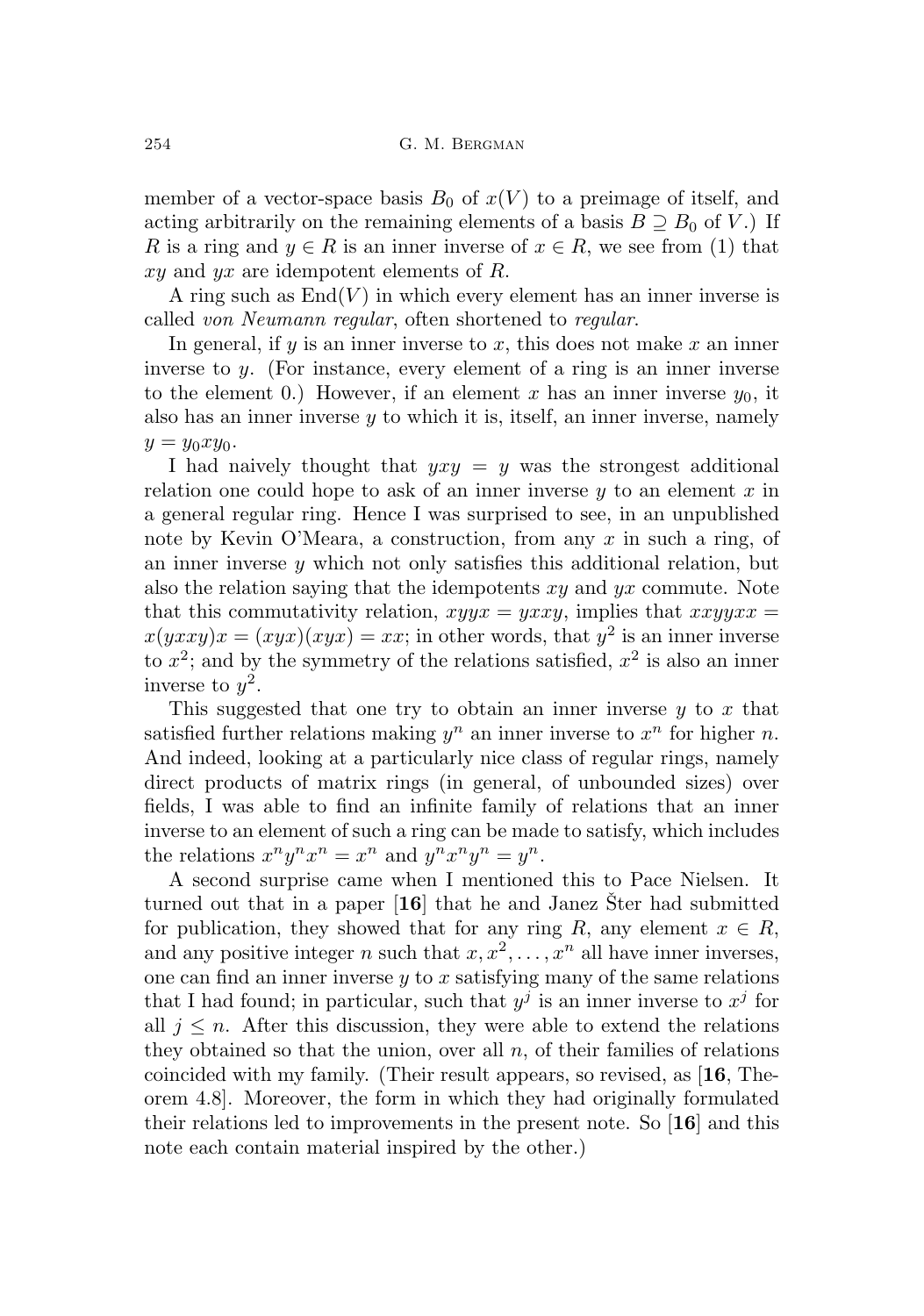The family of relations in  $x$  and  $y$  referred to above are monoid relations, and a third surprise was to discover, after drafting most of these pages, that the monoid  $\mathcal F$  that they define is well known to semigroup theorists, as the free *inverse monoid* on one generator  $x$ , and that there is considerable literature on inverse monoids and their monoid algebras, e.g., [[17](#page-31-1)], [[13](#page-31-2)], parts of [[8](#page-30-0)] and [[9](#page-31-3)], [[2](#page-30-1),  $\S4$ ], [[10](#page-31-4)], and [[15](#page-31-5)].

In §[2](#page-2-0) below, I develop that monoid essentially "as I found it" (though I have borrowed the notation  $\mathcal F$  from [[2](#page-30-1), §4]). In §[3,](#page-5-0) the concept of inverse monoid is sketched, and in §[4](#page-7-0) we verify the characterization of  $\mathcal F$ in terms of that concept. In subsequent sections, though  $\mathcal F$  is referred to in those terms, the results are mostly independent of the literature on the subject.

# 2. The monoid  $\mathcal F$

<span id="page-2-0"></span>Let us motivate the monoid we will be studying by considering a natural family of pairs of mutually inner inverse vector-space maps. We write maps to the left of their arguments, and compose them accordingly.

Suppose V is an *n*-dimensional vector space with basis  $\{b_1, \ldots, b_n\}$ , let  $x: V \to V$  be the map that sends  $b_h$  to  $b_{h+1}$  for  $h < n$  and sends  $b_n$ to 0, and let  $y: V \to V$  be the map that sends  $b_h$  to  $b_{h-1}$  for  $h > 1$  and sends  $b_1$  to 0.

Note that for  $p, q \geq 0$ , the map  $y^p$  annihilates the first p of  $b_1, \ldots, b_n$ , while  $x^q$  annihilates the last  $q$ . (In this motivating sketch, it will help to think of p and q as small compared with n.) If we want to annihilate both the first p and the last q basis elements, we can first apply  $y^p$  to get rid of the former, then  $x^p$  to bring those that remain back to their original values, and then  $x^q$  to annihilate the last q of them; in other words, apply  $x^{p+q}y^p$ . In addition to annihilating the first p and the last q of the b's, this leaves the b's that remain shifted q steps to the right. If we want to pull them back some distance to the left, we can then apply y<sup>r</sup> for some r. Here we may as well take  $r \leq p+q$ , since if we used a larger value, this would kill some of the elements at the left-hand end of our string, which we could just as well have achieved by using a larger  $p$  at the first step. Thus, our combined operation has the form  $y^r x^{p+q} y^p$  with  $p \ge 0$ ,  $q \ge 0$ , and  $r \le p+q$ .

Clearly, we could have achieved the same result by first annihilating the last q of the b's using  $x^q$ , then the first p using  $y^{p+q}$ , and finally shifting those that remained using  $x^{p+q-r}$ . Thus,  $x^{p+q-r}y^{p+q}x^q = y^r x^{p+q}y^p$ . Renaming the exponents  $p+q-r$ ,  $p+q$ , and q as i, j, and k gives the first set of relations in the next result, which records some basic properties of the monoid these relations define.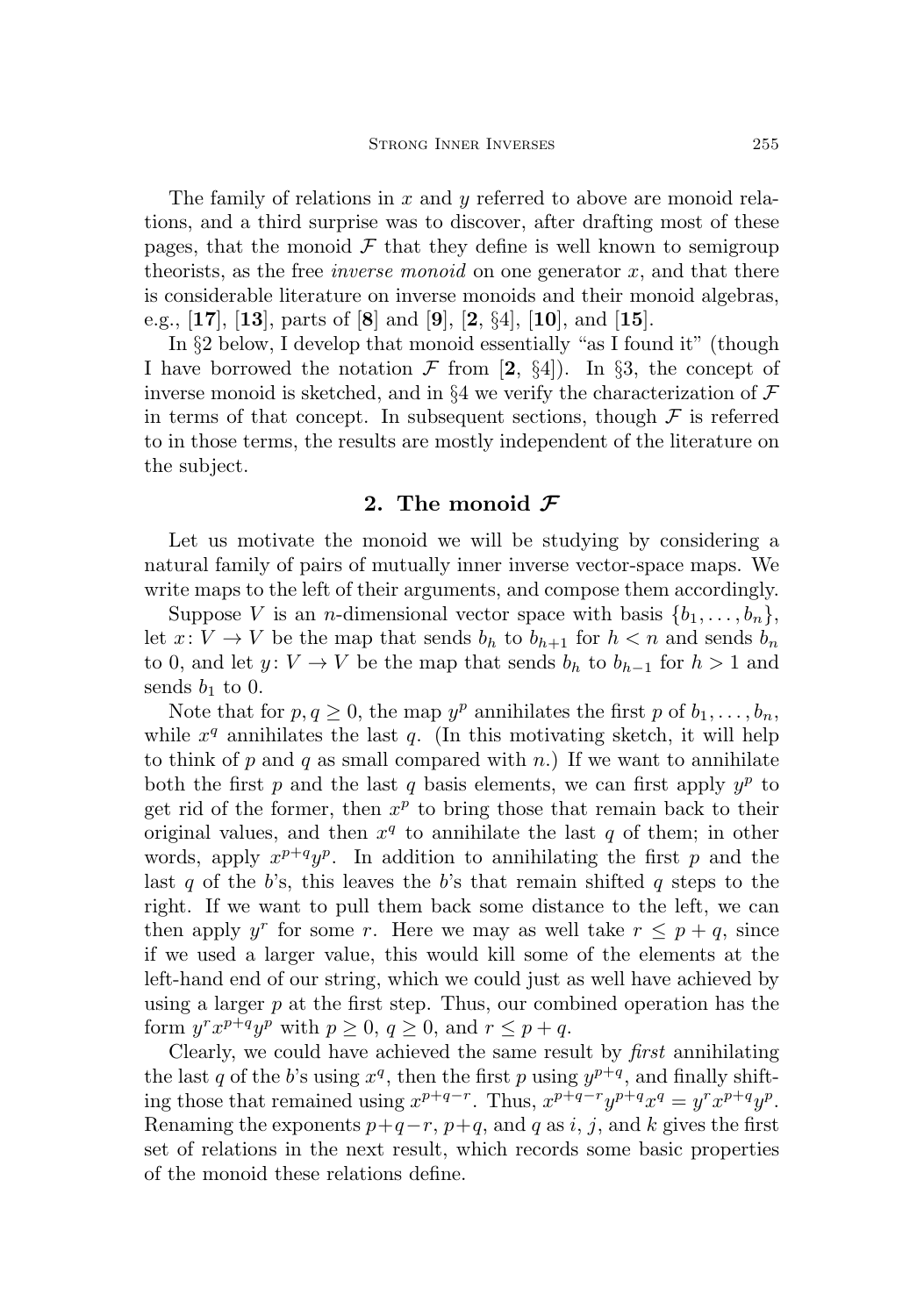<span id="page-3-4"></span>**Lemma 1.** The monoid  $\mathcal F$  presented by two generators x and y, and the infinite system of relations

<span id="page-3-0"></span>(2)  $x^i y^j x^k = y^{j-i} x^j y^{j-k}$  for all i, j, k such that  $0 \le i \le j$  and  $0 \le k \le j$ can also be presented by the subset consisting of the relations

<span id="page-3-1"></span>(3) 
$$
x y^{j} x^{j} = y^{j-1} x^{j}, \quad y^{j} x^{j} y = y^{j} x^{j-1}, \quad \text{for } 1 \leq j
$$

(the cases of [\(2\)](#page-3-0) where the 3-tuple  $(i, j, k)$  has one of the forms  $(1, j, j)$ or  $(0, j, j-1)$ , with the two sides of the relation interchanged in the latter case); and, likewise, by the subset consisting of the relations

<span id="page-3-3"></span>(4) 
$$
x^j y^j x = x^j y^{j-1}, \quad y x^j y^j = x^{j-1} y^j, \quad \text{for } 1 \leq j
$$

(the cases where  $(i, j, k)$  has one of the forms  $(j, j, 1)$ ,  $(j - 1, j, 0)$ , with the same interchange of sides in the latter case).

In  $\mathcal F$ , every element is equal to the left-hand side of [\(2\)](#page-3-0) for a unique choice of  $i, j, k$  satisfying the indicated inequalities; hence, equivalently, to the right-hand side of  $(2)$  for the same i, j, k.

F embeds in the direct product of monoids  $\langle x, y | xy = 1 \rangle \times \langle x, y |$  $yx = 1$  via the homomorphism  $x \mapsto (x, x), y \mapsto (y, y)$ .

Proof: Since the set of relations [\(3\)](#page-3-1) is a subset of [\(2\)](#page-3-0), to get our first assertion we must show that [\(3\)](#page-3-1) implies all the relations in [\(2\)](#page-3-0). Let us first show that it implies the family

<span id="page-3-2"></span>(5) 
$$
x^i y^j x^j = y^{j-i} x^j
$$
,  $y^j x^j y^i = y^j x^{j-i}$ , for  $0 \le i \le j$ .

Here the cases with  $i = 0$  are vacuous, and those with  $i = 1$  are [\(3\)](#page-3-1). For  $i > 1$ , we note that the left-hand side of the first equation of [\(5\)](#page-3-2) can be written  $x^{i-1}(x y^j x^j)$ , which by [\(3\)](#page-3-1) reduces to  $x^{i-1} y^{j-1} x^j$ . Writing this as  $(x^{i-1}y^{j-1}x^{j-1})x$ , we may assume by induction on i that this can be reduced using [\(3\)](#page-3-1) to  $(y^{(j-1)-(i-1)}x^{j-1})x = y^{j-i}x^j$ , the desired expression. The second equation of [\(5\)](#page-3-2) is obtained by the same calculation, with the order of factors reversed and  $x$  and  $y$  interchanged.

To get the full set of relations  $(2)$ , take any  $i, j, k$  as in those relations, and note that the expression  $x^i y^j x^j y^{j-k}$  can be reduced using [\(5\)](#page-3-2) in two ways: On the one hand,  $x^{i}(y^{j}x^{j}y^{j-k}) = x^{i}(y^{j}x^{j-(j-k)}) = x^{i}y^{j}x^{k}$ , which is the left-hand side of [\(2\)](#page-3-0); on the other hand,  $(x^{i}y^{j}x^{j})y^{j-k} =$  $(y^{j-i}x^j)y^{j-k}$ , which is the right-hand side. So these are equal, as desired. By left-right symmetry, [\(2\)](#page-3-0) is similarly equivalent to [\(4\)](#page-3-3).

Let us show next that every  $a \in \mathcal{F}$  can be represented by an expres-sion as in [\(2\)](#page-3-0). Let w be an expression for a of minimal length in  $x$ and y. We can write  $w$  as an alternating product of nonempty "blocks" of x's and y's. If it consists of  $\leq 2$  blocks, it is immediate that it has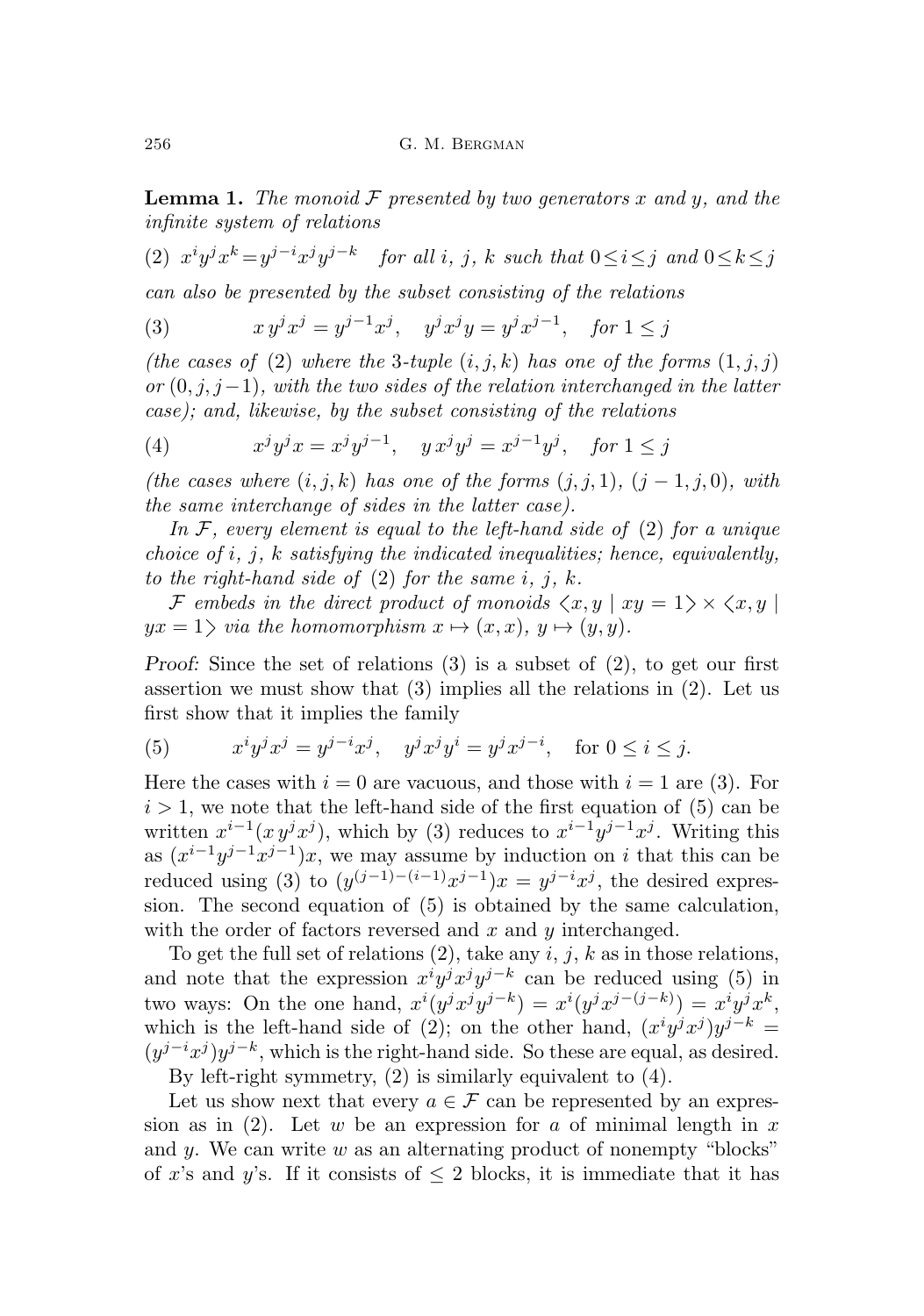one of the forms shown in [\(2\)](#page-3-0), so assume it has at least 3 blocks. I claim that w cannot consist of  $\geq 4$  blocks. For if it does, consider two adjacent blocks which are neither the rightmost nor the leftmost pair. By the right-left symmetry of the statements we are dealing with, we may assume for simplicity that the length of the first of these blocks is at least that of the second, and by symmetry in x and y, that the first block is a power of  $x$  and the second a power of  $y$ ; so our product of two blocks can be written  $x^i y^j$  with  $i \geq j \geq 1$ . Since this pair of blocks does not occur at the right end of  $w$ , it must be followed by an  $x$ ; so  $w$  has a subword  $x^i y^j x$ , which in turn has the subword  $x^j y^j x$ , which can be reduced by [\(4\)](#page-3-3) to the shorter word  $x^j y^{j-1}$ , contradicting our minimality assumption. So w must have just three blocks, and we can assume without loss of generality that it has the form  $x^i y^j x^k$ . If j is  $\geq$  both i and k, we are done. If not, assume without loss of generality that  $i > j$ . Then w has the subword  $x^j y^j x$ , which, as above, leads to a contradiction to minimality. Putting aside our "w.l.o.g" assumptions, what we have shown is that a word  $w$  of minimal length representing  $a$  will be of one of the forms shown in [\(2\)](#page-3-0). Whichever of those forms it has, [\(2\)](#page-3-0) allows us to represent  $a$  in the other form as well (though that may not be a minimal-length expression for it).

To show that the expression for  $a$  in each of these forms is unique, and simultaneously obtain the embedding of the final assertion of our lemma, let us first note that the generators  $x$  and  $y$  of each of the monoids  $\langle x, y | xy = 1 \rangle$  and  $\langle x, y | yx = 1 \rangle$  clearly satisfy [\(3\)](#page-3-1). Hence we get a homomorphism

<span id="page-4-0"></span>(6) 
$$
h: \mathcal{F} \to \langle x, y | xy = 1 \rangle \times \langle x, y | yx = 1 \rangle
$$

carrying x to  $(x, x)$  and y to  $(y, y)$ . Now in  $\langle x, y | xy = 1 \rangle$ , the expressions  $y^i x^j$  give a normal form (as is easily checked by the method of [[4](#page-30-2)]), while in  $\langle x, y | yx = 1 \rangle$ , the same is true of the expressions  $x^i y^j$ . The image under h of an element  $x^i y^j x^k$  with  $0 \le i \le j$  and  $0 \le k \le j$ , written using these normal forms, is  $(y^{j-i}x^k, x^iy^{j-k})$ . Here the first component determines  $k$ , the second determines  $i$ , and with these known, either component determines  $j$ . So elements represented by distinct expressions  $x^i y^j x^k$  as in [\(2\)](#page-3-0) have distinct images under h, showing, on the one hand, that [\(6\)](#page-4-0) is an embedding, and on the other, that distinct expressions as in the left-hand side of [\(2\)](#page-3-0) represent distinct elements of  $\mathcal F$ .  $\Box$ 

Intuitively, the first relation of [\(3\)](#page-3-1) says that after a factor  $x^j y^{j-1}$ , one can "drop" a factor  $yx$ ; in other words, that  $x^j y^{j-1}$  behaves like x in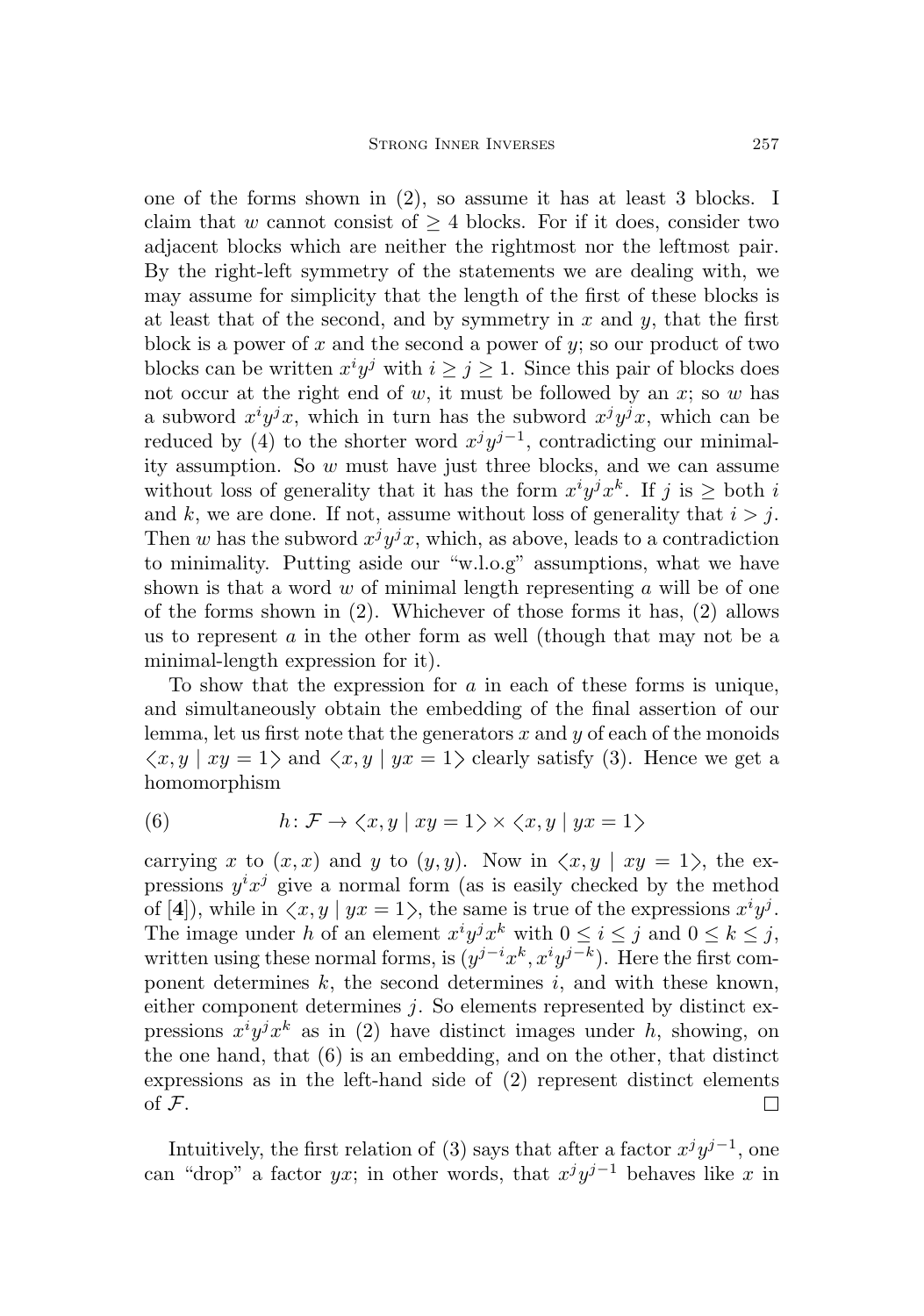that respect. The other relation of [\(3\)](#page-3-1) and those of [\(4\)](#page-3-3) have the obvious analogous interpretations. More generally, I claim that:

- <span id="page-5-1"></span>(7) If w is a word in x and y which has strictly more x's than y's, then in the monoid F we have  $wyx = w = xyw$ .
- (8) If w is a word in x and y which has strictly more y's than  $x$ 's, then in the monoid F we have  $wxy = w = yxw$ .

Indeed, by symmetry in x and y, it suffices to prove  $(7)$ , and by rightleft symmetry it suffices to prove the first relation thereof,  $wvx = w$ . The last sentence of Lemma [1](#page-3-4) shows that it suffices to prove that relation in each of the monoids  $\langle x, y | xy = 1 \rangle$  and  $\langle x, y | yx = 1 \rangle$ . The result is trivially true in the latter monoid. In the former,  $w$  can be reduced to a word  $y^i x^j$  such that  $j - i =$  (number of x's in w)–(number of y's in w). This difference is positive by the hypothesis of [\(7\),](#page-5-1) so  $j > 0$ ; so w is equal in  $\langle x, y | xy = 1 \rangle$  to a word ending in x, so by the relation  $xyx = x$ , we indeed have  $wyx = w$ .

#### 3. A quick introduction to inverse monoids

<span id="page-5-0"></span>The concept of *inverse monoid*, mentioned in the introduction, has as its motivating case the set of *partial one-to-one maps* of a set  $S$  into itself; i.e., the one-to-one maps from subsets of S to S.

Clearly, the composite of two partial one-to-one maps is again such a map, as is the identity map of  $S$ , so such maps form a monoid. Further, if  $x$  is such a partial map, and we view it as a relation, hence a subset of  $S \times S$ , then the inverse relation  $y = \{(t, s) | (s, t) \in x\}$  is again a partial one-to-one map. If we consider all identities satisfied by such partial maps, under the monoid operations and this "inverse" operation, these determine a *variety* of monoids with an additional unary operation. We shall call objects of this variety *inverse monoids*.

Among semigroup-theorists, the "inverse" operation is generally written  $y = x^{-1}$ . But this would conflict badly with the usage of ring theory, so, following [[2](#page-30-1), §4], I will instead write  $x^*$ .

It turns out that (as with the inverse operation of a group) if a monoid admits any unary operation <sup>∗</sup> satisfying the identities of the above variety, then that operation is unique [[8](#page-30-0), Theorem 1.17], [[13](#page-31-2), Theorem 1.3]; so (like groups) inverse monoids can be identified with a subclass of the monoids, and they are in fact generally so described in the literature. Precisely, it is easy to see that the identities of inverse monoids include  $x = xx^*x$  and  $x^* = x^*xx^*$ , and the standard definition is that an inverse monoid is a monoid  $M$  such that: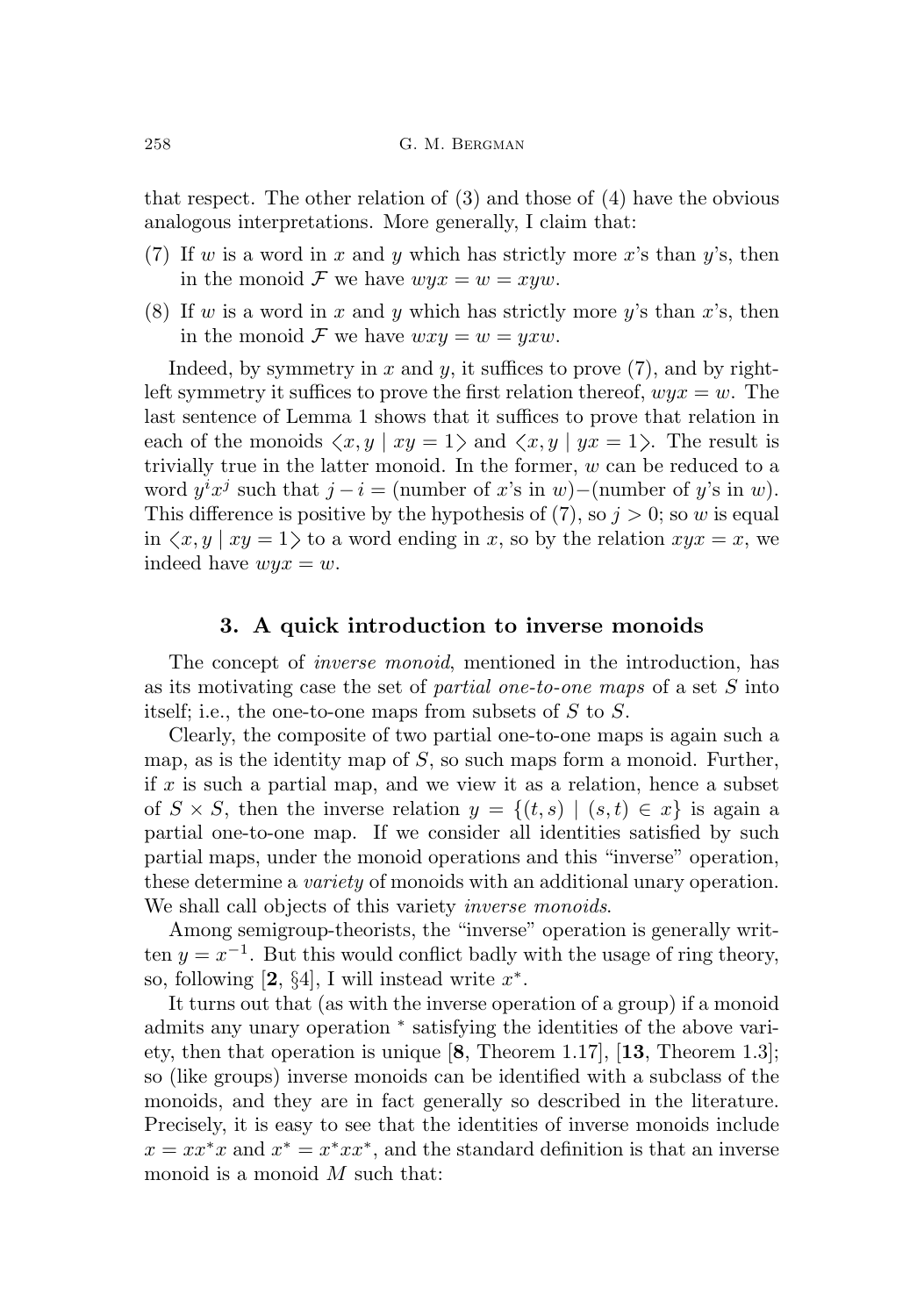<span id="page-6-0"></span>(9) For every  $x \in M$  there is a unique  $y \in M$  satisfying  $xyx = x$  and  $yxy = y$  [[13](#page-31-2), p. 6, conditions (1) and (2)], [[17](#page-31-1), Definition II.1.1], [[8](#page-30-0), p. 28, lines 9–11].

(Caveat: Given an element x in an inverse monoid, an element  $y$ satisfying  $xyx = x$ , but not necessarily  $yxy = y$ , will not, in general, be unique. For instance, in the monoid of partial one-to-one endomaps of a set  $S$ , if  $x$  is the empty partial map, every  $y$  satisfies that relation.)

Actually, most of the literature in this area describes its subject as inverse semigroups, where no identity element is assumed. Those that are monoids are indeed considered, but as a subcase. However, as with the relationship between ordinary semigroups and monoids, or nonunital and unital rings, either version of the theory can be reduced to the other, so which is treated as primary is largely a matter of taste; and I will talk about inverse monoids here.

The most commonly used characterizations of inverse monoids are not given by identities; [\(9\)](#page-6-0) is such a characterization. We recall two others: if  $M$  is a monoid and  $*$  a unary operation on its underlying set, then each of the following conditions is equivalent to  $(M,^*)$  being an inverse monoid.

- $(10)$   $(M,*)$  can be embedded in the monoid of one-to-one partial endomaps of some set  $S$ , in such a way that  $*$  acts as the relational inverse map [[17](#page-31-1), Corollary IV.1.9], [[13](#page-31-2), p. 36, Theorem 1.5.1], [[8](#page-30-0), Theorem 1.2].
- <span id="page-6-2"></span>(11) For every  $x \in M$ , one has  $x = xx^*x$ , and, further, every pair of idempotent elements of M commute  $[13, p. 6,$  $[13, p. 6,$  $[13, p. 6,$  Theorem 3,  $[8,$  $[8,$  $[8,$ Theorem 1.[17](#page-31-1)(i)], cf.  $[17,$  Theorem II.1.2].

To move toward a characterization by identities, note that the identities satisfied by partial one-to-one operations on a set include the conditions making <sup>∗</sup> an involution of M,

<span id="page-6-1"></span>(12) 
$$
(ab)^* = b^*a^*
$$
 and  $a^{**} = a$ .

From these it follows that if an inverse monoid  $(M,^*)$  is generated by a subset X, then as a monoid, M is generated by  $X \cup X^*$ . Indeed, the submonoid generated by that set will contain  $X$  and be closed under the monoid operations, and by [\(12\)](#page-6-1) it will be closed under <sup>∗</sup> , hence it will be all of M.

Now the reason why  $(11)$  is not a set of *identities* is that the condition that idempotents commute is not an equation in arbitrary elements of M. However, given the identity  $x = xx^*x$  of [\(11\)](#page-6-2) and the identities of [\(12\)](#page-6-1), we see that if e is an idempotent, then  $e = ee^*e = e(e^*e^*)e =$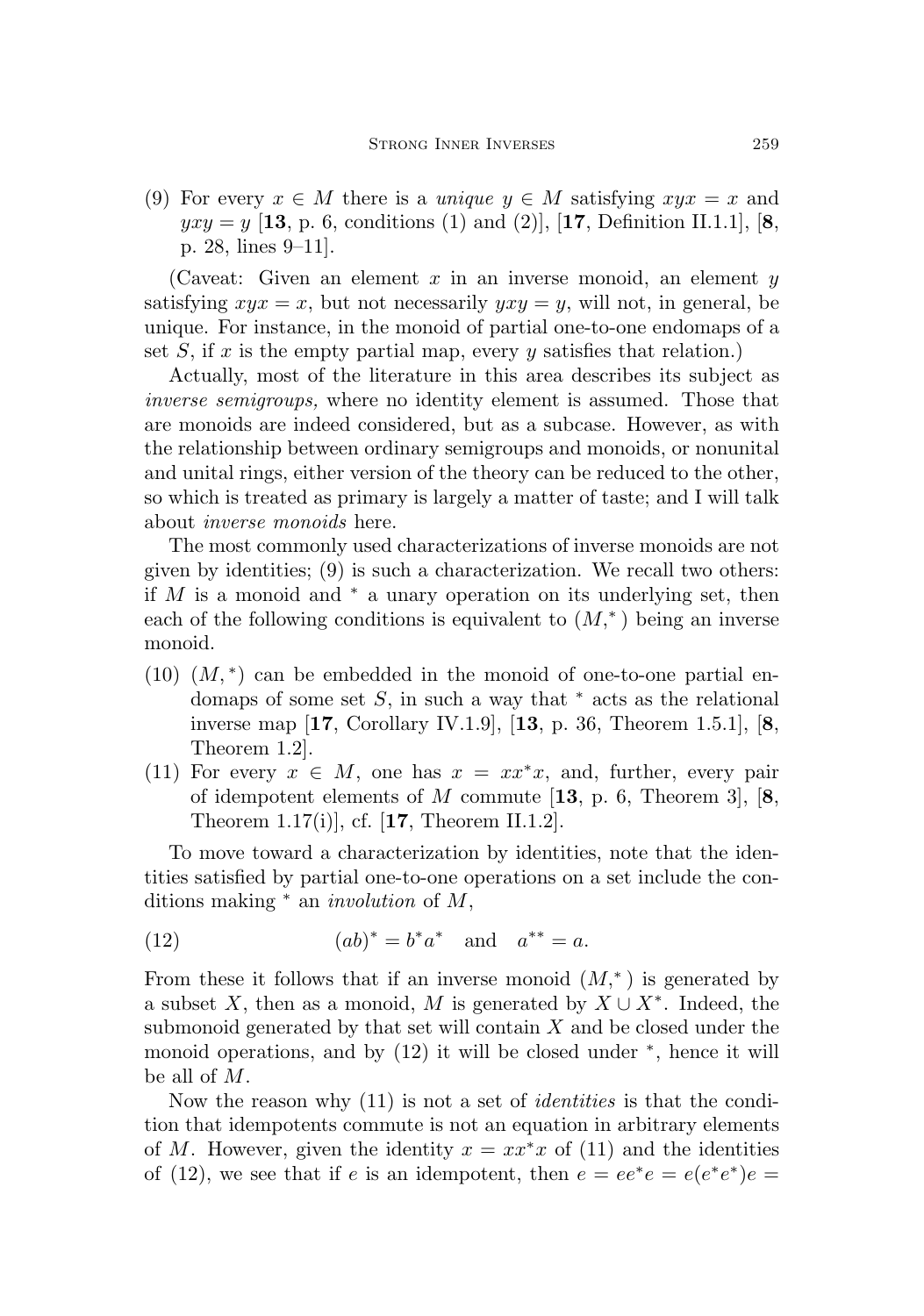$(ee^*)(e^*e^{**})$ , a product of two idempotents of the form  $xx^*$ . Hence if we combine the monoid identities with the identity  $x = xx^*x$ , the identities of [\(12\)](#page-6-1), and the identity saying that any two elements of the forms  $xx^*$ and  $yy^*$  commute, then these together imply  $(11)$ , and so define the variety of inverse monoids.

A feature that inverse monoids share with groups, though not nearly as easy to prove, is:

(13) If  $(M,^*)$  is an inverse monoid, and N is a homomorphic image of M as a monoid, then the operation  $*$  on M induces an operation on N, whence N becomes an inverse monoid  $[9,$  $[9,$  $[9,$  Theorem 7.36], [[17](#page-31-1), Lemma II.1.10].

In view of the uniqueness of the inverse monoid structure on a monoid when one exists, I will sometimes take the shortcut of saying that a monoid "is" an inverse monoid (as in the standard usage in the field) when I mean that it admits an operation <sup>∗</sup> making it an inverse monoid.

Alongside groups, and monoids of partial one-to-one maps of sets, another important class of inverse semigroups are the semilattices, where ∗ is taken to be the identity map.

Extensive developments of the theory of inverse semigroups can be found in  $[13]$  $[13]$  $[13]$  and  $[17]$  $[17]$  $[17]$ .

# 4.  $\mathcal F$  as a free inverse monoid

<span id="page-7-0"></span>In §[2,](#page-2-0) we motivated the structure of our monoid  $\mathcal F$  in terms of endomorphisms of certain finite-dimensional vector spaces. What we did can be looked at as a partial-one-one-map construction in a different guise. Each of x and  $y$ , and hence also every monoid word in those elements, sends certain members of our basis  $\{b_1, \ldots, b_n\}$  to members of that basis, and does so in a one-to-one fashion, while it maps the remaining elements of that basis to 0. If we associate to every endomorphism  $z$  of V that acts in such a way on our basis the partial endomap of that basis which agrees with z on elements that z sends to basis elements, and is undefined on those  $z$  sends 0, then the resulting partial maps compose like the given linear endomorphisms.

On each of our finite-dimensional vector spaces, the monoid of endomorphisms generated by x and y is finite; but if we think of x and y as acting simultaneously on *n*-dimensional spaces for all natural numbers  $n$ , we shall find that we get the infinitely many distinct elements of  $\mathcal{F}$ . We will deal with actions on vector spaces in the next section; here, let us show monoid-theoretically that:

**Lemma 2.** The monoid  $F$  of Lemma [1](#page-3-4) is the free inverse monoid on one generator x, with  $y = x^*$ .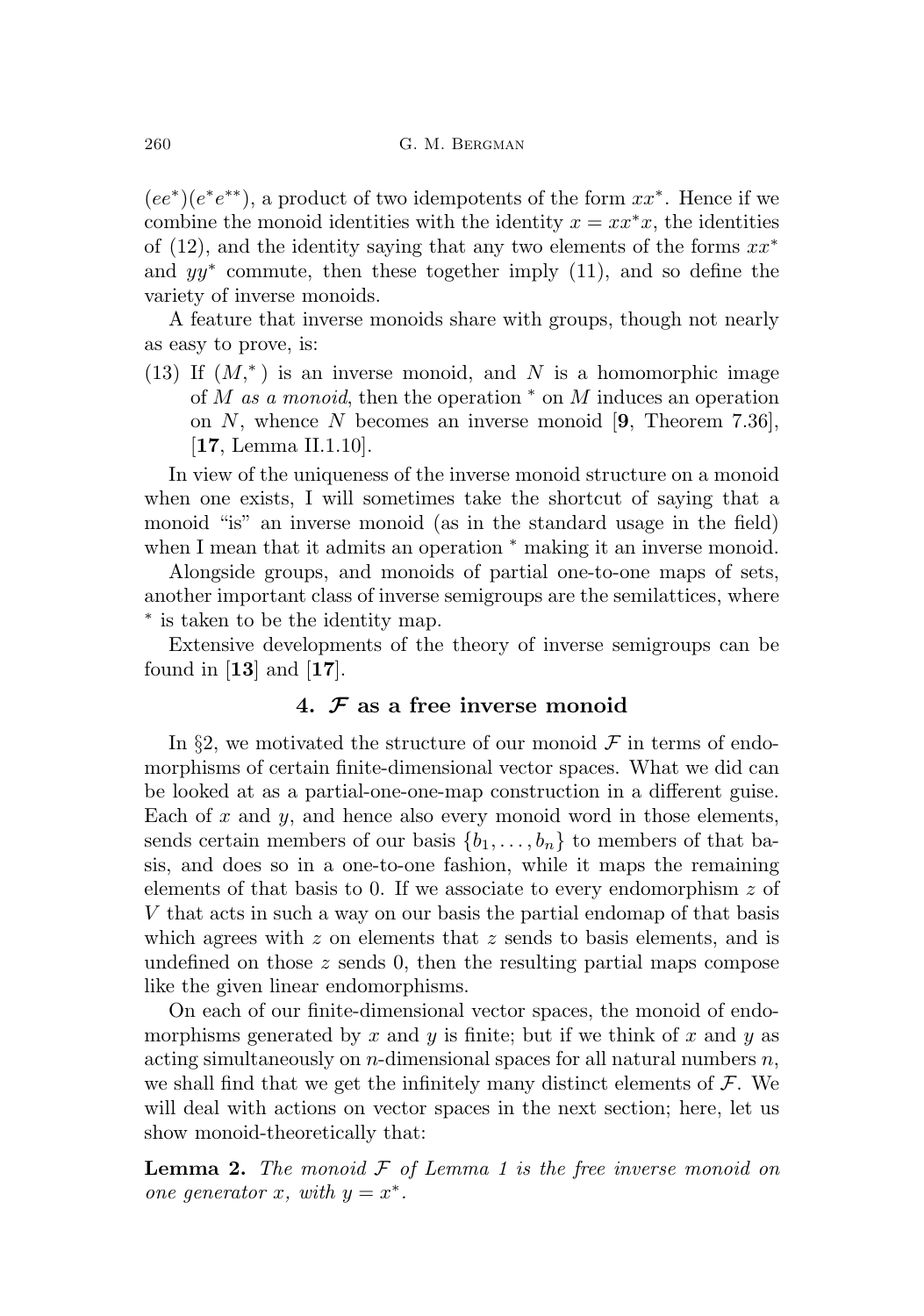Proof: To see that  $\mathcal F$  is an inverse monoid, we shall use its representation, established in Lemma [1,](#page-3-4) as a subdirect product of

<span id="page-8-0"></span>(14) 
$$
\langle x, y | xy = 1 \rangle
$$
 and  $\langle x, y | yx = 1 \rangle$ .

These are two copies of the same monoid, called the *bicyclic* monoid, which has a natural representation by partial endomaps of the natural numbers, with the left-invertible generator acting as the right shift and the right-invertible generator as the left shift (undefined at 0). The involution <sup>∗</sup> of each of the inverse monoids of [\(14\)](#page-8-0) interchanges the generators x and y of that monoid, so the submonoid F generated by  $(x, x)$ and  $(y, y)$  is closed under coordinatewise application of  $*$ , hence is itself an inverse monoid.

To show that the inverse monoid  $(\mathcal{F},^*)$  is free on  $\{x\}$ , it suffices to show that for any element x of an inverse monoid, if we write  $x^* = y$ , then x and y satisfy the relations of  $(3)$ . To get the first of these relations, let us write  $xy^jx^j$  as  $(xy)(y^{j-1}x^{j-1})x$ . Since  $y = x^*$ , we see from [\(12\)](#page-6-1) that  $(y^{j-1})^* = x^{j-1}$ , hence both xy and  $y^{j-1}x^{j-1}$  are idem-potent, hence by [\(11\)](#page-6-2) they commute, so we can write  $(xy)(y^{j-1}x^{j-1})x$ as  $(y^{j-1}x^{j-1})(xy)x = y^{j-1}x^{j-1}(xyx) = y^{j-1}x^{j-1}x = y^{j-1}x^j$ , giving the desired relation. Applying the involution <sup>∗</sup> , we get the other relation of [\(3\)](#page-3-1).  $\Box$ 

The normal form for elements of the free inverse monoid on one generator given by the expressions on either side of [\(2\)](#page-3-0) is also obtained in [[2](#page-30-1), proof of Lemma 4.1]. I do not know whether a system of defining monoid relations as economical as [\(3\)](#page-3-1) or [\(4\)](#page-3-3) has previously been noted.

The multiplicative monoids of the rings we will be looking at in this note are not, in general, inverse monoids; but we will nonetheless be interested in pairs of elements  $x$  and  $y$  of these rings that satisfy the relations holding between elements  $x$  and  $x^*$  of an inverse monoid. Let us therefore make:

**Definition 3.** If  $x$  is an element of a monoid  $M$ , we shall call an element  $y \in M$  a strong inner inverse to x if the submonoid of M generated by x and y can be made an inverse monoid with  $y = x^*$ ; equivalently, if there exists a monoid homomorphism  $\mathcal{F} \to M$  carrying  $x, y \in \mathcal{F}$  to the elements of M denoted by these same symbols; equivalently, if  $x, y \in M$ satisfy any of the equivalent systems of monoid relations  $(2)$ ,  $(3)$ ,  $(4)$ .

Clearly, the relation "is a strong inner inverse of" is symmetric.

From our observations on the bicyclic monoid  $\langle x, y | xy = 1 \rangle \cong$  $\langle x, y | yx = 1 \rangle$ , we see that any right or left inverse of an element x of a monoid (and hence in particular, any 2-sided inverse) is a strong inner inverse to x.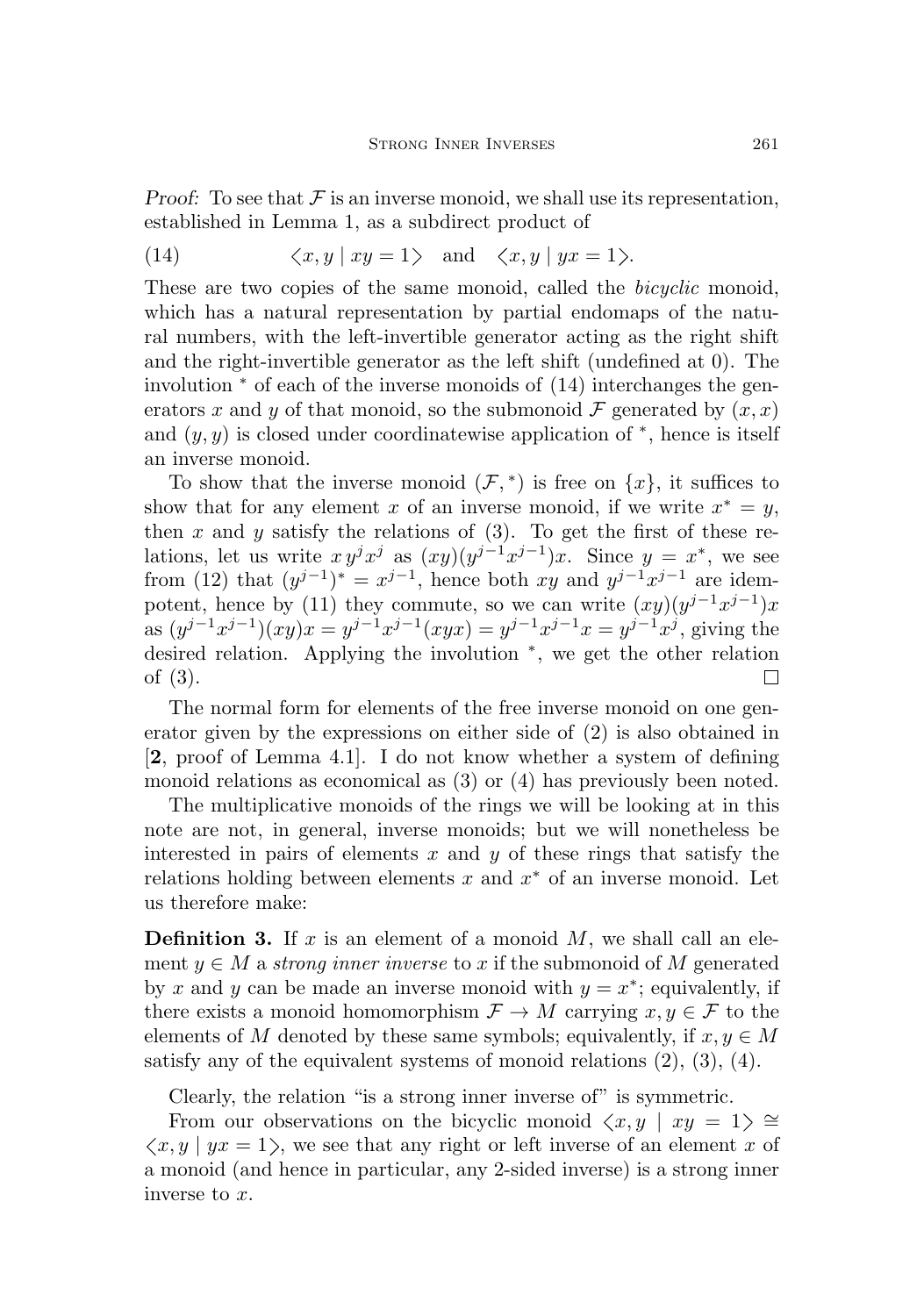We shall see below that in many rings, every element has a strong inner inverse, without these being unique.

(We remark that our use of "strong" in "strong inner inverse" should not be confused with the use of "strongly" in the existing concept of a "strongly regular ring", a regular ring in which all idempotents are central. That condition is much more restrictive than the condition that every element have a strong inner inverse in our sense.)

# 5. Many vector space endomorphisms have strong inner inverses . . .

We shall show here that if  $V$  is a vector space over a division ring  $D$ , then a large class of elements  $x \in \text{End}_D(V)$  have strong inner inverses. Our proof will make use of the following weak version of Jordan canonical form, which holds over division rings.

<span id="page-9-0"></span>Lemma 4. Suppose V is a finite-dimensional vector space over a division ring  $D$ , and x a vector-space endomorphism of V. Let us call a nonzero x-invariant subspace  $W$  of  $V$  "x-basic" if it admits a basis  $b_1, \ldots, b_n$  such that  $x(b_n) = b_{n+1}$  for  $h < n$ , and  $x(b_n) = 0$ . Then  $V$  can be written as the direct sum of a subspace on which  $x$  acts invertibly, and a family of x-basic subspaces.

*Proof:* By Fitting's Lemma [[12](#page-31-6), Theorem 19.16], there exists an  $N \geq 1$ such that

(15) 
$$
V = \text{im}(x^N) \oplus \text{ker}(x^N).
$$

Clearly, each of these summands is x-invariant, and x acts injectively (hence invertibly) on the former, since otherwise the summands would have nonzero intersection. So it will suffice to show that  $\ker(x^N)$  is a direct sum of x-basic subspaces. This can be done in a well-known manner which we now sketch.

Noting that  $\ker(x) \cap \text{im}(x^N) \subseteq \ker(x^N) \cap \text{im}(x^N) = \{0\}$ , we look at the chain of subspaces

(16) 
$$
\ker(x) \cap \operatorname{im}(x^{N-1}) \subseteq \ker(x) \cap \operatorname{im}(x^{N-2}) \subseteq \cdots
$$
  
 $\cdots \subseteq \ker(x) \cap \operatorname{im}(x) \subseteq \ker(x)$ .

We take a basis  $B_{N-1}$  of the first of these, extend it to a basis  $B_{N-1}$  ∪  $B_{N-2}$  of the second, and so on, getting a basis  $B_{N-1} \cup \cdots \cup B_1 \cup B_0$ of ker(x), with the  $B_i$  disjoint. For  $0 \le i \le N-1$ , since  $B_i \subseteq \text{im}(x^i)$ we can write each  $b \in B_i$  as  $x^i(b')$  for some b', which we see will still lie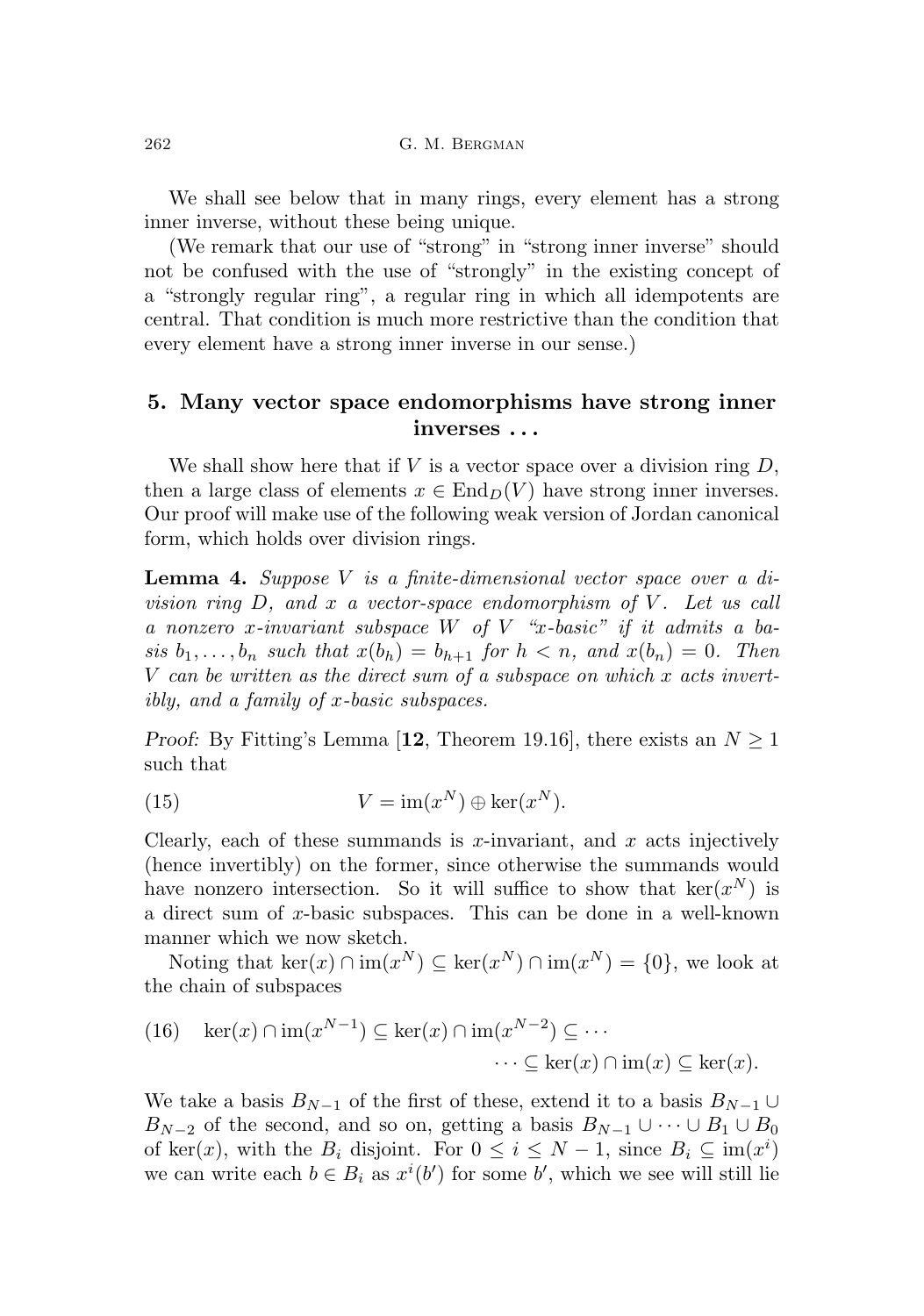in ker $(x^N)$ . If we consider the set

(17) 
$$
\bigcup_{0 \le i \le N-1, b \in B_i} \{x^h(b') \mid 0 \le h \le i\},\
$$

then this is easily shown to form a D-basis for  $\ker(x^N)$ , and for each i and each  $b \in B_i$ , the span of the set  $\{x^h(b') \mid 0 \leq h \leq i\}$  is x-basic, since x carries  $x^h(b')$  to  $x^{h+1}(b')$  for  $h < i$ , and  $x^i(b') = b \in B_i \subseteq \text{ker}(x)$ to 0.  $\Box$ 

We can now prove:

<span id="page-10-0"></span>**Theorem 5.** Let  $D$  be a division ring,  $V$  a right vector space over  $D$ , and x a vector space endomorphism of  $V$  such that  $V$  can be written as a direct sum of x-invariant subspaces, each of which is either finitedimensional, or has the property that the action of  $x$  on it is one-to-one, or has the property that the action of  $x$  on it is surjective. Then  $x$  has a strong inner inverse y in  $\text{End}_D(V)$ , which carries each of those direct summands into itself.

If, moreover, our decomposition of V includes, for each positive integer n, at least one n-dimensional summand which is x-basic in the sense of Lemma [4,](#page-9-0) then a strong inner inverse y to x can be chosen so that the ring of additive-group endomorphisms of  $V$  generated by the action of  $D$  and the actions of x and y has precisely the structure of the monoid ring  $D\mathcal{F}$ . In particular, if D is a field k, this says that the k-algebra of endomorphisms of  $V$  generated by  $x$  and  $y$  is isomorphic to the monoid algebra k F.

Proof: In proving the assertion of the first paragraph we may, by the preceding lemma, assume that each of the given  $x$ -invariant summands of  $V$  either has  $x$  acting surjectively on it, or has  $x$  acting injectively on it, or is x-basic; so we are reduced to proving that x has a strong inner inverse if x acts in one of these three ways on  $V$  itself.

If x is surjective or injective, then it is right or left invertible in  $End(V)$ , and a right or left inverse will be the desired strong inner inverse.

So suppose V is x-basic, and let  $\{b_1, \ldots, b_n\}$  be a basis of V such that x carries each  $b_h$  with  $h < n$  to  $b_{h+1}$ , and carries  $b_n$  to 0. As in the motivating sketch of §[2,](#page-2-0) define y to carry  $b_h$  to  $b_{h-1}$  for  $h > 1$ , and  $b_1$ to 0. We could verify that  $y$  is a strong inner inverse to  $x$  using the correspondence between one-to-one partial maps on our basis of V and certain endomorphisms of  $V$ , as noted at the beginning of  $\S 4$ , but the hands-on proof that x and y satisfy the relations of  $(3)$  is quick enough, so I will sketch it.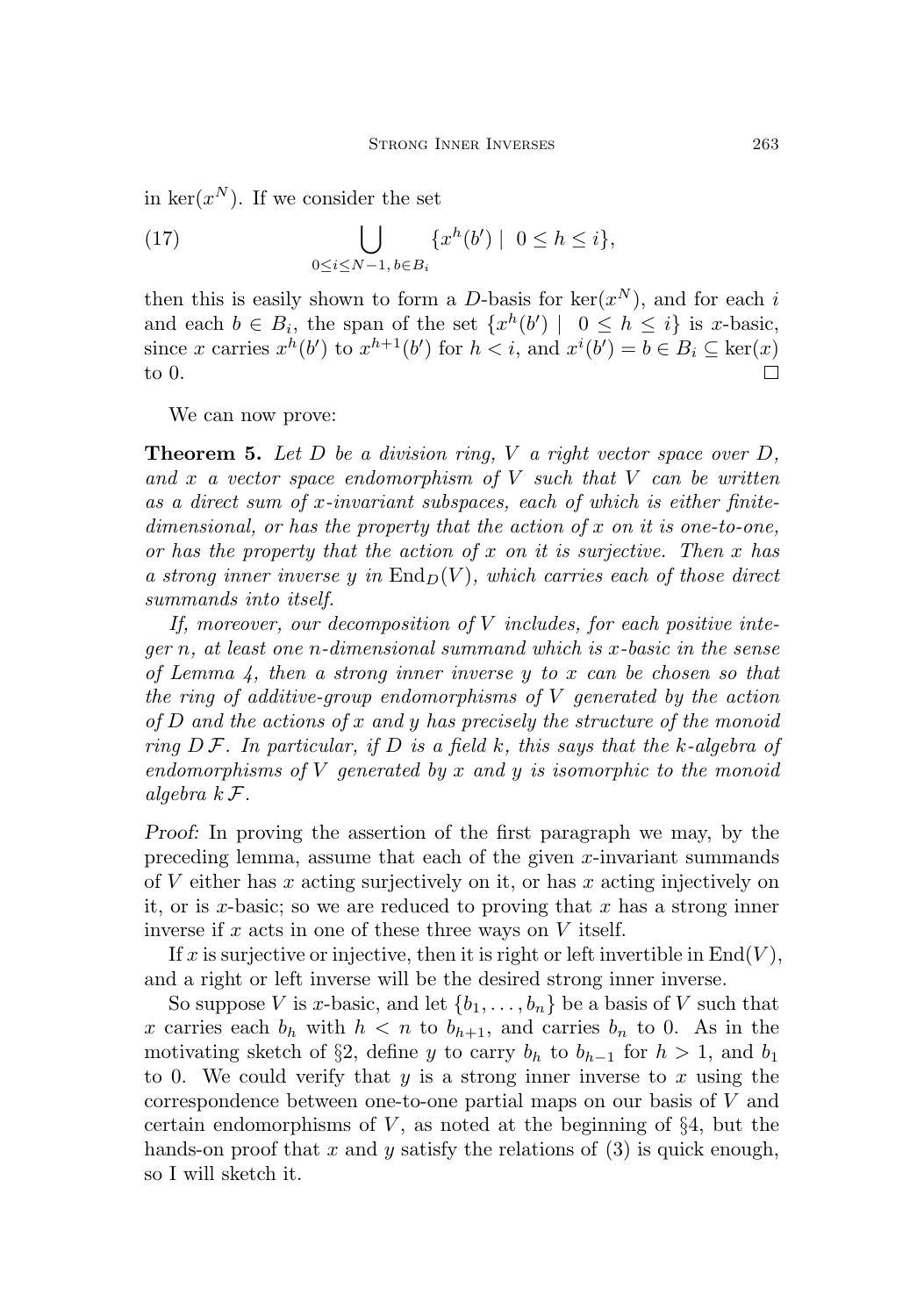264 G. M. BERGMAN

To prove, first, the relation  $xy^jx^j = y^{j-1}x^j$  for  $1 \leq j$ , let us compare the effect of these two monomials on some  $b_h$ . If  $j + h > n$ , then the  $x^j$ at the right end of each monomial annihilates  $b<sub>h</sub>$ , so the two sides of the relation indeed agree on  $b_h$ . If  $j + h \leq n$  (so in particular,  $h < n$ ), it is immediate to check that each side gives  $b_{h+1}$ , and the relation again holds.

Similarly, on checking the results of applying the two sides of the relation  $y^j x^j y = y^j x^{j-1}$  for  $1 \leq j$  to  $b_h$ , we find that if  $h = 1$  or  $h + (j - 1) > n$ , both sides give 0, while in the contrary case, both sides give  $b_{h-1}$ . This completes the proof of the assertion of the first paragraph of the theorem.

To get the assertion of the second paragraph, let  $y$  be constructed on each x-basic summand of our decomposition of  $V$  as in the proof of the first assertion. Since  $y$  is a strong inner inverse to  $x$ , the elements  $x$ and y satisfy the relations defining  $\mathcal F$ , and since they are D-linear, they commute with the action of the elements of  $D$ ; hence the actions of  $x, y$ and the elements of D yield a  $D\mathcal{F}$ -module structure on V. It remains to show that this module is faithful, so let  $a \in D\mathcal{F} - \{0\}$ , and let us show that the action of  $a$  on  $V$  is nonzero.

To this end, let  $x^i y^j x^k$ , with i, j, k as in [\(2\)](#page-3-0), be the element of  $\mathcal F$ having nonzero D-coefficient in a which gives the least 3-tuple  $(k, j, i)$ under lexicographic order. (Note the reversed order of indices.) Choose an x-basic subspace  $V'$  in our given decomposition of V which has dimension exactly  $j + 1$ , and let  $\{b_1, \ldots, b_{j+1}\}$  be a basis for V' on which x and y act as right and left shift operators.

I claim that the element  $b_{j-k+1}$  is not annihilated by a. Consider first how  $x^i y^j x^k$  acts on  $b_{j-k+1}$ . The factor  $x^k$  carries it to  $b_{j+1}$  (note that any higher power of x would kill it),  $y^j$  carries this to  $b_1$  (here any higher power of y would kill it), and  $x^i$  brings this to  $b_{i+1}$ . So it will suffice to show that none of the other terms occurring in a carry  $b_{j-k+1}$ to an expression in which  $b_{i+1}$  appears. Let  $x^{i'}y^{j'}x^{k'}$  be any other term occurring in a.

By our minimality assumption on  $(k, j, i)$ , we must have  $k' \geq k$ . If this inequality is strict, then  $b_{j-k+1}$  is killed on applying  $x^{k'}$  to it. On the other hand, if  $k' = k$ , then  $j' \geq j$ , and if this inequality is strict, our basis element is killed on applying  $y^{j'}x^k$ . Finally, if  $k' = k$  and  $j' = j$ , we must have  $i' \neq i$ , and we see that  $x^{i'}y^{j}x^{k}$  will carry  $b_{j-k+1}$  to  $b_{i'+1} \neq j$  $b_{i+1}$ . Hence in  $a(b_{j-k+1})$ , only the term  $x^i y^j x^k (b_{j-k+1})$  contributes to the coefficient of  $b_{i+1}$ , so  $a(b_{i-k+1}) \neq 0$ , so a indeed acts nontrivially on  $V$ .  $\Box$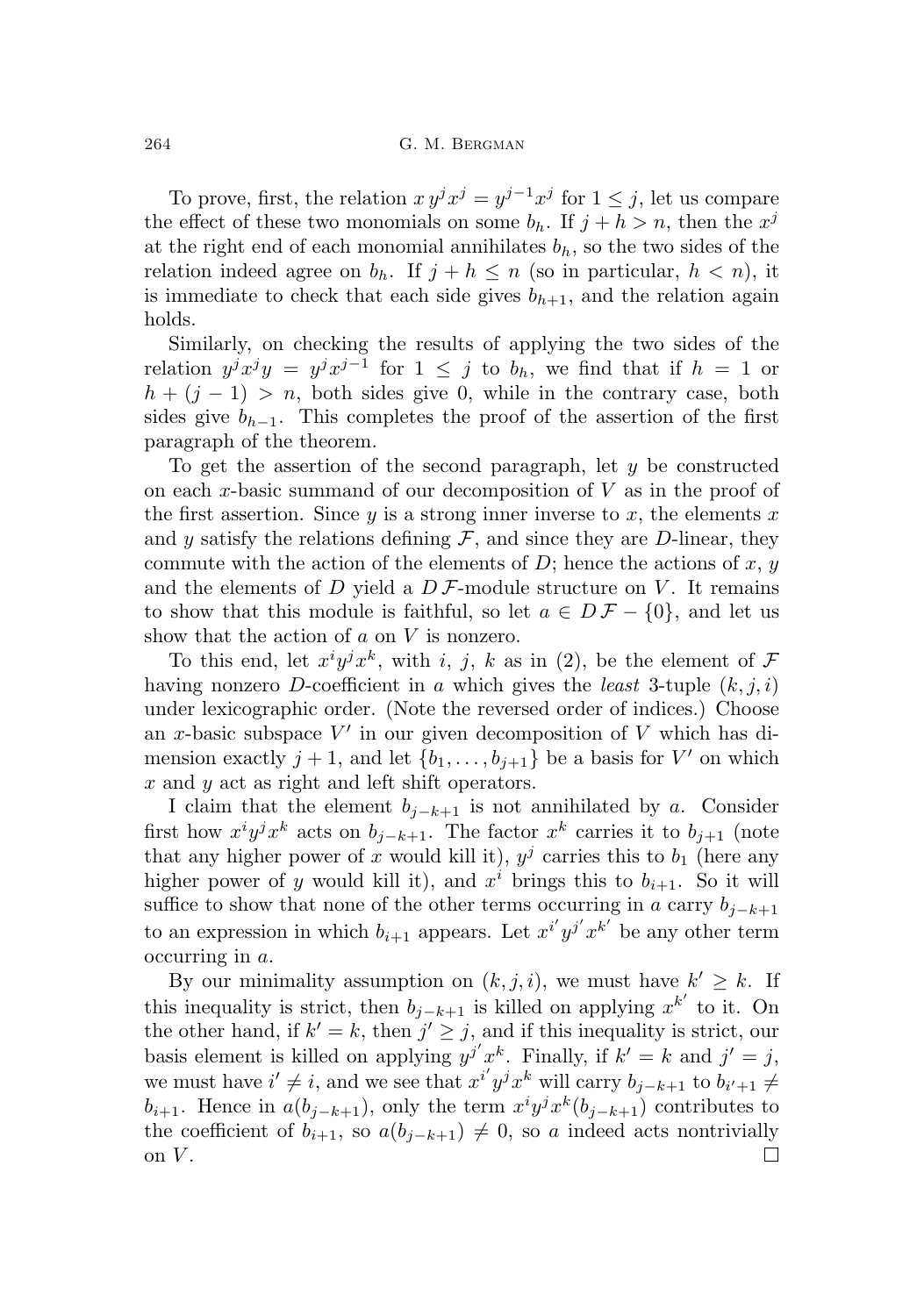We shall see in the next section that in the first assertion of the above theorem, the restriction to endomorphisms x such that  $V$  is an appropriate direct sum of sorts of x-invariant subspaces cannot be dropped. Here is a case where that condition holds automatically.

**Corollary 6.** Let  $D$  be a division ring, and  $R$  the direct product of the endomorphism rings of a family of finite-dimensional D-vector-spaces,  $R = \prod_{i \in I} \text{End}(V_i)$  (i.e., a direct product of full matrix rings of various sizes over  $D$ ). Then every element of R has a strong inner inverse under multiplication.

Proof: Apply the preceding theorem with  $V = \bigoplus V_i$ , and R identified with the ring of endomorphisms of  $V$  that carry each  $V_i$  into itself.  $\Box$ 

We mentioned earlier that for  $M$  a monoid, the statement that every element of M has a strong inner inverse does not entail that such strong inner inverses are unique. For an explicit example, consider the monoid End(V), where V is a vector space with basis  $\{b_1, \ldots, b_n\}$  for some  $n > 1$ , and x and y again act by right and left shifts. Then x and y are nilpotent, and do not commute. Since x is nilpotent,  $1 + x$  is invertible, hence conjugation by that element is an automorphism of  $End(V_i)$ which fixes x but not y. Hence  $(1+x)^{-1}y(1+x)$  is a strong inner inverse to  $x$  distinct from  $y$ .

One may ask:

**Question 7.** Given endomorphisms  $x_1, \ldots, x_r$  of a vector space V over a field, or more generally, over a division ring, under what natural conditions can we find strong inner inverses  $y_1, \ldots, y_r$  to these elements, such that the monoid generated by  $x_1, \ldots, x_r$  and  $y_1, \ldots, y_r$  is an inverse monoid?

If  $r > 1$ , such strong inner inverses need not exist for general  $x_1, \ldots,$  $x_r \in \text{End}(V)$ , even if V is finite-dimensional. For instance, if we take  $x_1$  and  $x_2$  to be noncommuting idempotents, no submonoid of  $End(V)$ containing them satisfies [\(11\).](#page-6-2) A sufficient condition is that there exist a basis B for V such that every  $x_i$  carries each member of B either to another member of B, or to 0, and acts in a one-to-one fashion on those that it does not send to 0. But this is not necessary. For example, if we take for  $x_1, \ldots, x_r$  any automorphisms of V, then they generate a group, which is an inverse monoid; but if any of them has determinant  $\neq \pm 1$ , it cannot permute a basis of  $V$ .

(I will mention one result that has a vaguely related feel. Given a vector space V and a finite family of subspaces  $S_1, \ldots, S_n$ , one may ask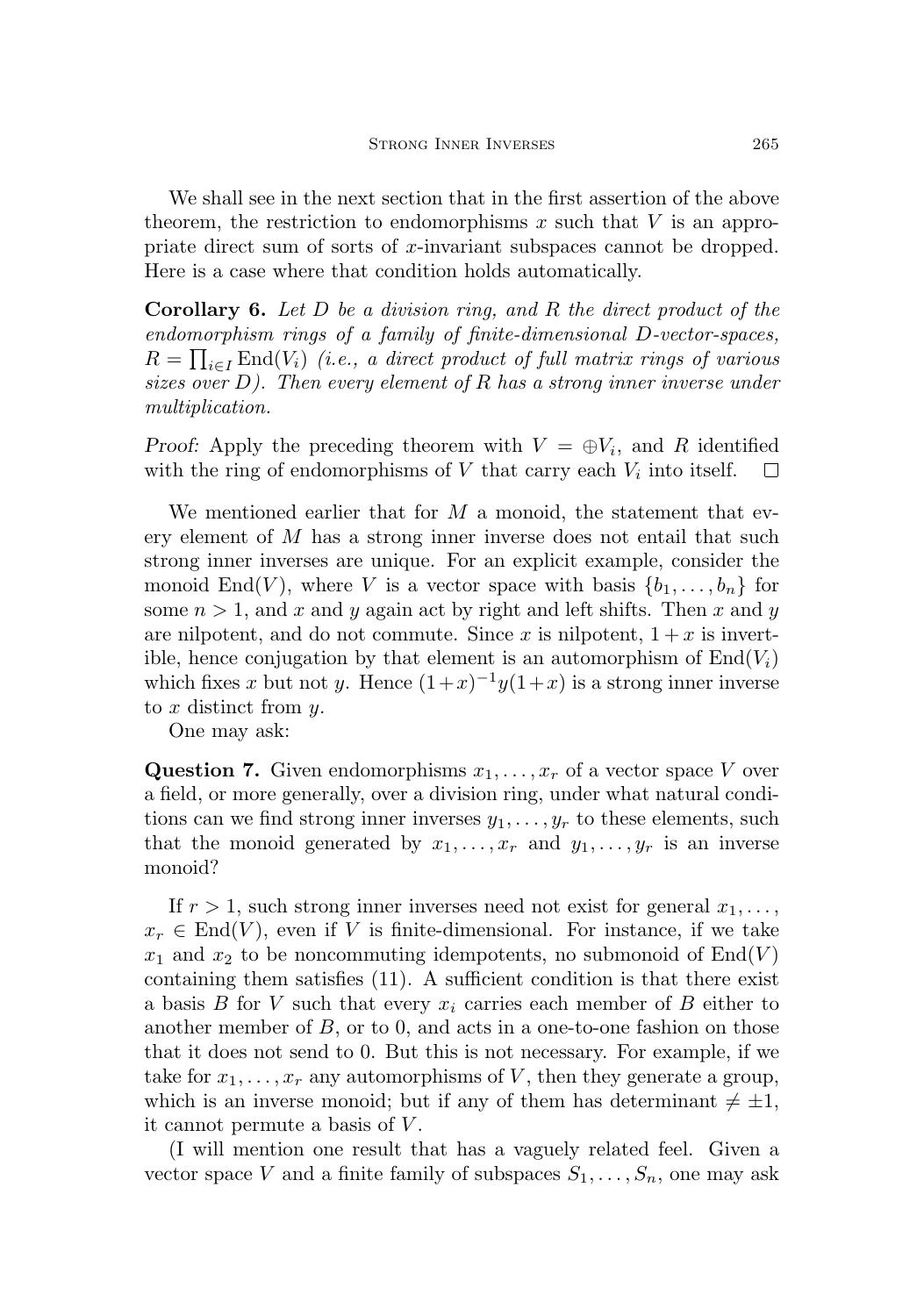under what conditions there exists a basis  $B$  for  $V$  such that each  $S_i$  is the subspace spanned by a subset  $B_i \subseteq B$ . By [[5](#page-30-3), Exercise 6.1:16], such a basis exists if and only if the lattice of subspaces generated by  $S_1, \ldots, S_n$ , is distributive.)

There is an interesting analog, for families of endomorphisms  $x_1, \ldots, x_r$ of vector spaces, of the class of x-basic spaces. Namely, for every finite connected subgraph  $S$  of the Cayley graph of the free group on  $r$  generators  $g_1, \ldots, g_r$ , let  $V_S$  be a vector space with a basis  $\{b_s\}$  indexed by the vertices s of S, and for  $i = 1, \ldots, r$ , let  $x_i$  act on  $V_S$  by taking  $b_s$ to  $b_t$  if S has a directed edge from s to t indexed by  $g_i$ , or to 0 if no edge indexed by  $g_i$  comes out of  $s$ ; and likewise, let  $x_i^*$  act by taking  $b_t$  back to  $b_s$  in cases of the first sort, while taking  $b_t$  to 0 if t has no edge indexed by  $g_i$  coming into it. From a description of the free inverse monoid on r generators due to Munn  $[14]$  $[14]$  $[14]$ ,  $[17, \S$  $[17, \S$  $[17, \S$ VIII.3],  $[13, \S6.4]$  $[13, \S6.4]$  $[13, \S6.4]$ , one finds that the algebra of operations on  $\bigoplus_{S}V_S$  generated by the resulting maps  $x_i$  and  $x_i^*$  is isomorphic to the monoid algebra of the free inverse monoid on r generators.

#### 6. . . . but some do not

Let us show that in Theorem [5](#page-10-0) the hypothesis that V have a decomposition as a direct sum of well-behaved x-invariant subspaces cannot be dropped. We will use the next result, which concerns monoids of ordinary (everywhere defined, not necessarily one-to-one) endomaps of sets.

<span id="page-13-2"></span>**Lemma 8.** Let x be an endomap of a set S. Then a necessary condition for x to have a strong inner inverse in the monoid of all endomaps of S is

<span id="page-13-0"></span>(18) 
$$
x\left(\bigcap_{n\geq 0} x^n(S)\right) = \bigcap_{n\geq 0} x^n(S).
$$

Proof: Suppose x has a strong inner inverse y. Since in  $(18)$ , the relation "⊆" clearly holds, we must show the reverse inclusion.

So consider any  $s \in \bigcap x^n(S)$ . In view of the relations  $x^n = x^n y^n x^n$ , we have

<span id="page-13-1"></span>(19) 
$$
s = x^n y^n s \quad \text{for all} \quad n \ge 0.
$$

If we take  $n \geq 1$ , apply y to both sides of this equation, and then apply to the right-hand side the second relation of  $(4)$  with n for j, we get  $ys = x^{n-1}y^ns$ . Hence  $ys \in \bigcap x^n(S)$ ; and applying x to both sides of this relation, and invoking the  $n = 1$  case of [\(19\)](#page-13-1), we conclude that  $s \in x(\bigcap x^n(S)),$  as desired.  $\Box$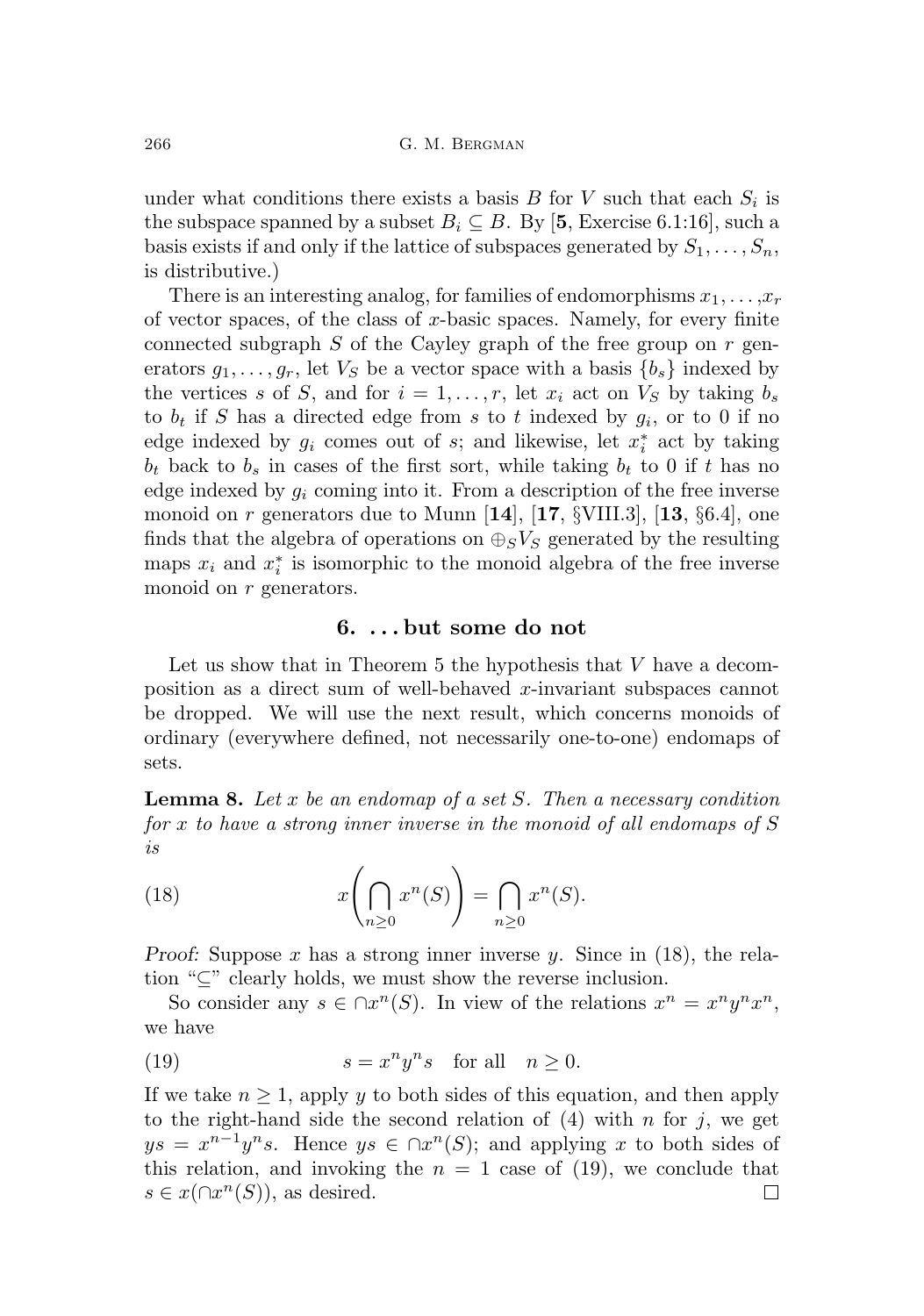We shall see in the next section that the condition of the above lemma is sufficient as well as necessary; but we only need necessity for the example below.

That example will be obtained by slightly tweaking the well-behaved example, implicit in Theorem [5,](#page-10-0) of a space  $V$  which is a direct sum of x-basic subspaces of all natural number dimensions.

<span id="page-14-0"></span>**Proposition 9.** Let V be a vector space over a division ring  $D$ , with a basis consisting of elements  $b_{n,i}$  for all positive integers n and i with  $i \leq$ n, and one more basis element,  $b_+$ ; and let  $x \in End(V)$  be given by

(20)  $x(b_{n,i}) = b_{n,i+1}$  if  $i < n$ ,  $x(b_{n,n}) = b_+$  for all  $n$ ,  $x(b_+) = 0$ .

Then x has no strong inner inverse in  $\text{End}(V)$ . (In fact, it has no strong inner inverse in the monoid of all set-maps  $V \rightarrow V$ .)

*Proof:* Clearly,  $\cap_{n\geq 0} x^n(V)$  is the 1-dimensional subspace of V spanned by  $b_{+}$ . The image of this subspace under x is the zero subspace, so [\(18\)](#page-13-0) is not satisfied, hence Lemma [8](#page-13-2) gives the desired conclusion.  $\Box$ 

The next result gets further mileage out of the above example. The first assertion of that proposition answers a question posed in an earlier version of [[16](#page-31-0)]; the second shows that in Lemma [8](#page-13-2) and Proposition [9,](#page-14-0) the relations characterizing a strong inner inverse  $y$  to x cannot be replaced by the subset consisting of the relations  $x^n y^n x^n = x^n$  and  $y^n x^n y^n = y^n$ for all  $n \geq 0$ .

<span id="page-14-1"></span>**Proposition 10.** Let V and x be as in Proposition [9.](#page-14-0) Let  $V_n$ , for each  $n \geq 1$ , be the subspace of V spanned by  $b_{n,1}, \ldots, b_{n,n}$ , let  $V_+$  be the subspace spanned by  $b_+$ , let  $R_0$  be the ring of all endomorphisms of V that carry each of these subspaces into itself, and let L be the space of endomorphisms of V of finite rank.

Then  $R_0 + L$  is a unit regular ring R containing x, but containing no y that satisfies  $x^n y^n x^n = x^n$  for all n.

On the other hand, the full ring  $End(V)$  contains an element y which satisfies both  $x^n y^n x^n = x^n$  and  $y^n x^n y^n = y^n$  for all  $n \geq 0$ , though by Proposition [9,](#page-14-0) y is not a strong inner inverse to x.

Proof: Let us prove the above claims in reverse order: first (easiest) the existence of a y as in the final sentence, then the non-existence result of the preceding sentence, and finally, the unit-regularity of  $R = R_0 + L$ .

A y as in the final sentence of the proposition is defined by the familiar formulas  $y(b_{n,i}) = b_{n,i-1}$  for  $i > 1$ , together with the unexpected formulas  $y(b_+) = b_{1,1}$  and  $y(b_{n,1}) = b_{n+1,1}$   $(n \ge 1)$ . In checking that for every *n* we have  $x^n y^n x^n = x^n$ , let us think of that relation as saying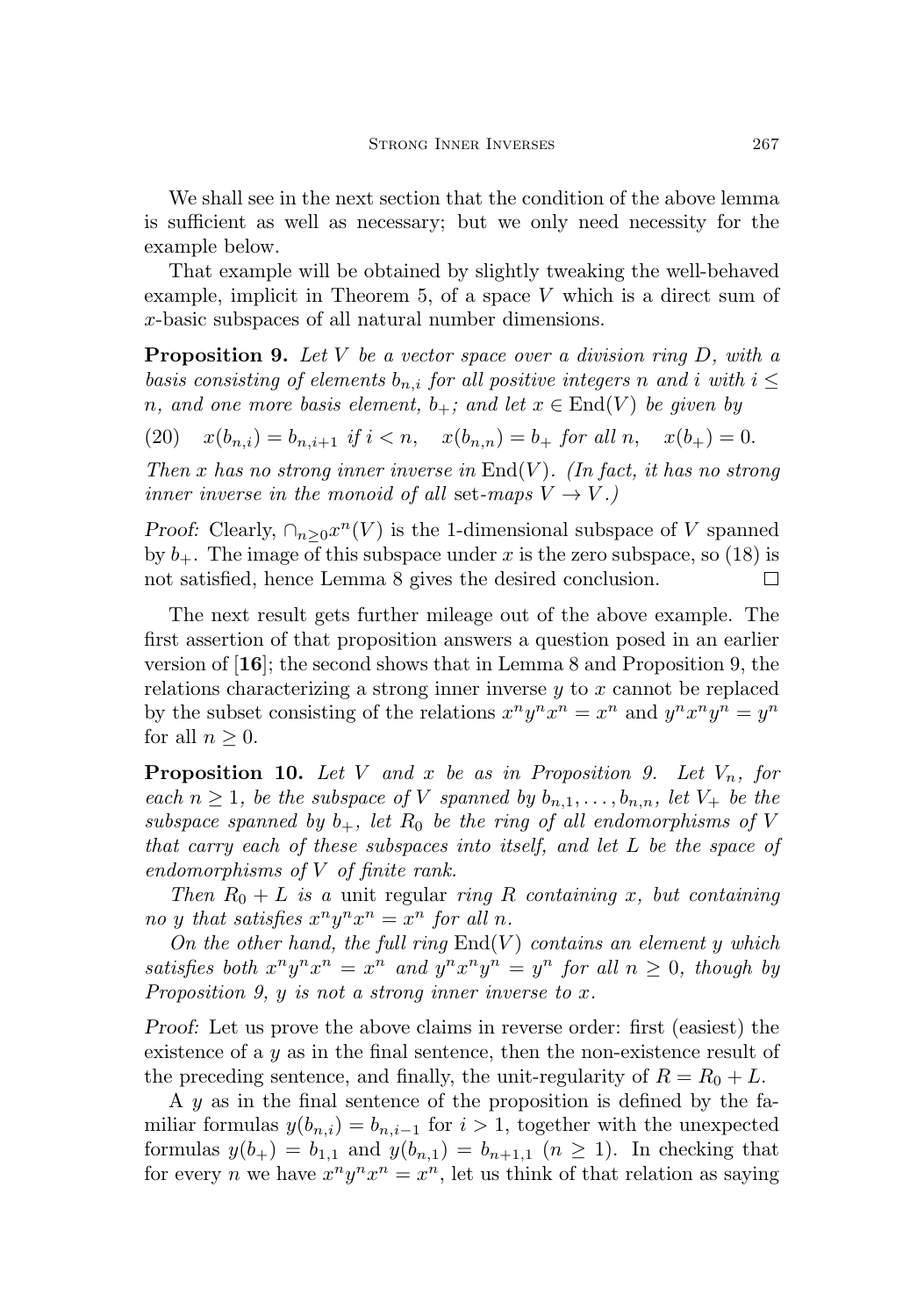that  $x^n y^n$  fixes all elements of  $x^n(V)$ . Now  $x^n(V)$  is spanned by the elements  $b_{m,i}$  with  $i > n$ , and  $b_{+}$ ; and it is straightforward to check that elements of each of these sorts are fixed by  $x^n y^n$ . Similarly, the desired relation  $y^n x^n y^n = y^n$  says that all elements of  $y^n(V)$  are fixed by  $y^n x^n$ . Now when y is applied to a basis element  $b_{m,i}$ , we see that the difference  $m - i$  is increased by 1, whether we are in the case  $i > 1$  or  $i = 1$ ; so the result of applying  $y^n$  to a basis element  $b_{m,i}$  is a basis element of the form  $b_{m',i'}$  with  $m'-i' \geq n$ . It is immediate to check that any basis element with this property is fixed by  $y^n x^n$ . On the other hand, in evaluating  $y^n x^n y^n (b_+)$ , we can use the fact that  $b_+ \in x^n(V)$ , so by our observations on the relations  $x^n y^n x^n = x^n$ ,  $b_+$  is fixed under  $x^n y^n$ . Now applying  $y^n$ , we get  $y^n x^n y^n (b_{+}) = y^n (b_{+})$ , as desired.

We turn next to  $R = R_0 + L$ . It is clear that R is a ring and L an ideal of R. The endomorphism of V that carries all basis elements of the form  $b_{n,n}$  to  $b_{+}$ , and all other basis elements to zero, has rank 1, hence belongs to L, and if we subtract it from x we get a member of  $R_0$ ; so  $x \in R$ .

To prove the nonexistence of a  $y \in R$  satisfying the relations  $x^n y^n x^n =$  $x^n$ , consider any  $y = y_0 + y_1 \in R$ , where  $y_0 \in R_0$  and  $y_1 \in L$ . Since  $y_1$  has finite rank, its range lies in the sum of  $V_+$  and finitely many of the  $V_n$ . Also, being a member of V, the element  $y(b_+)$  lies in the sum of  $V_+$  and finitely many of the  $V_n$ . Hence we can choose an  $n_0 > 0$  such that both the space  $y_1(V)$  and the element  $y(b_+)$  have zero projection in all of the spaces  $V_n$  for  $n \geq n_0$ .

Now consider the element  $x^{n_0}y^{n_0}x^{n_0}(b_{n_0,1})$ . The  $x^{n_0}$  that acts on  $b_{n_0,1}$ carries it to  $b_+$ , and subsequent iterations of y will, by our choice of  $n_0$ , carry this into a member of  $V_+ + \sum_{n \lt n_0} V_n$ . But every member of this sum is annihilated by  $x^{n_0}$ ; so  $x^{n_0}y^{n_0}x^{n_0}(b_{n_0,1})=0$ , though  $x^{n_0}(b_{n_0,1})=0$  $b_+$ . Hence  $x^{n_0}y^{n_0}x^{n_0} \neq x^{n_0}$ , as claimed.

It remains to show that  $R$  is unit regular; i.e., that every element has an inner inverse which is a unit. We shall recall sufficient conditions for this to hold, given in [[3](#page-30-4), Lemma 3.5, p. 600] for a general ring  $R$  with an ideal L, in terms of properties of R,  $R/L$ , and L, and verify that these hold in the case at hand. (I am indebted to Ken Goodearl and Pace Nielsen for supplying the tools for this part of the proof.)

First, we must know that R is regular. This follows from  $[11, \text{ Lem-}$  $[11, \text{ Lem-}$  $[11, \text{ Lem-}$ ma 1.3, since L, being an ideal of End(V), is regular, and  $R/L \cong$  $R_0/(R_0 \cap L)$ , a homomorphic image of the regular ring  $R_0$ , is also regular.

Next, we must know that  $eLe$  is unit regular for every idempotent  $e \in$ L. But  $eLe \cong \text{End}(eV)$ , the endomorphism ring of a finite dimensional vector space, and so is unit regular by [[11](#page-31-8), Theorem 4.1(a)  $\Longleftrightarrow$  (c)].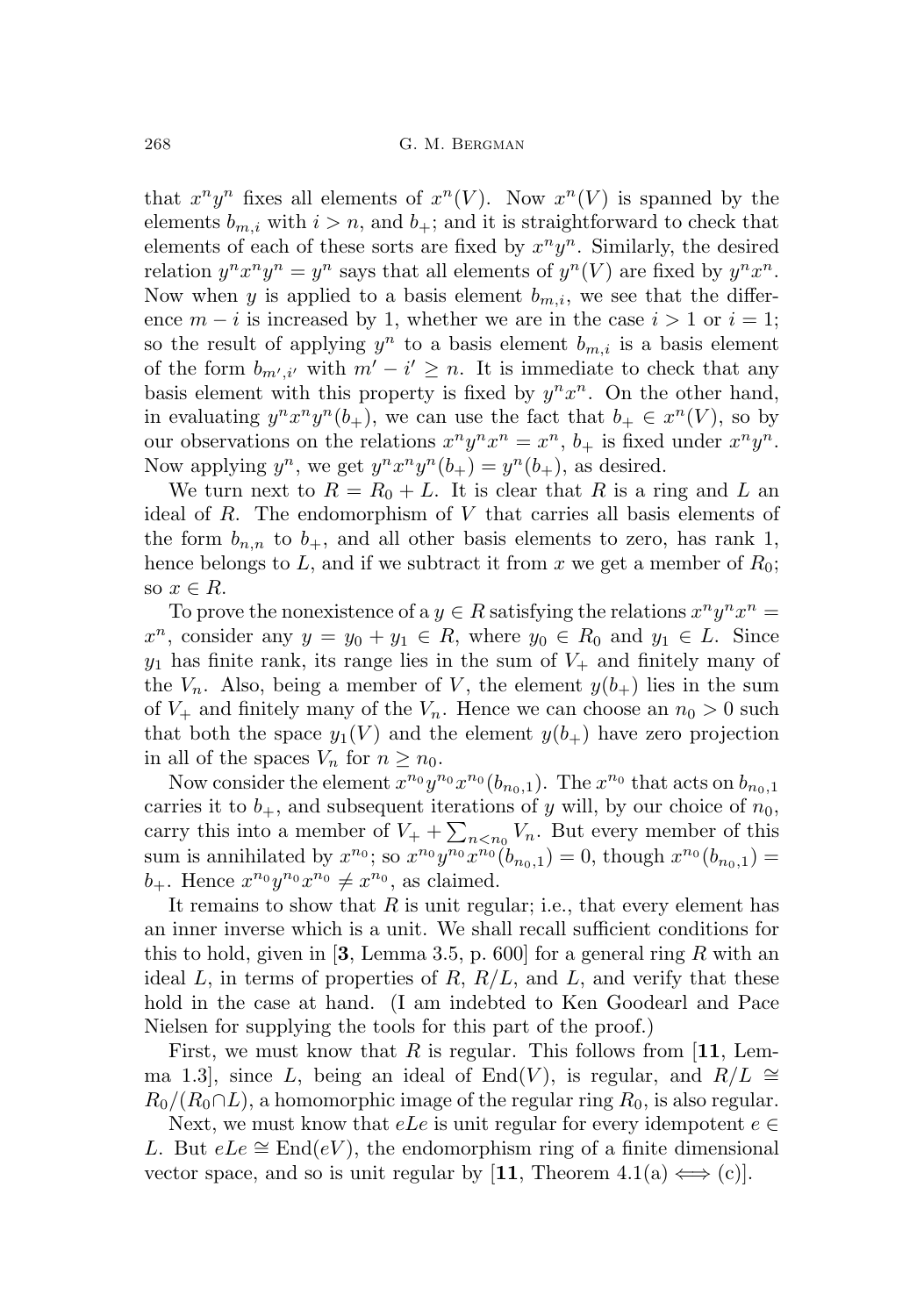We must also know that  $R/L$  is unit regular. For this we again use the fact that  $R/L \cong R_0/(R_0 \cap L)$ , this time combined with the fact that  $R_0$ , a direct product of unit regular rings, is unit regular.

Finally, we need to know that every unit of  $R/L$  lifts to a unit of R. Now a unit of  $R/L$  and its inverse will be images of elements  $u, v \in$ R<sub>0</sub>. Hence  $uv - 1$  and  $vu - 1$  will both lie in  $R_0 \cap L$ , hence will be members of  $R_0$  whose components equal zero in all but finitely many of the algebras  $End(V_n)$  and  $End(V_+)$ . Hence if we modify u and v only in their behavior on the finitely many factors where they are not inverse to one another, replacing their actions there with, say, the identity elements of those factors, we get elements  $u', v' \in R_0$  which are inverse to one another, and these give the desired liftings to R of the original unit and its inverse in  $R/L$ .  $\Box$ 

In contrast to the first assertion of the above proposition, we know from [[16](#page-31-0), Theorem 4.8], mentioned in  $\S1$ , that the x of the above example has inner inverses in R which satisfy any *finite* subset of the relations  $(2)$ .

The referee has asked whether in a regular ring, a product of two elements with strong inner inverses must have a strong inner inverse. Let us show that, in fact, the product of an element having a strong inner inverse and an invertible element can fail to have a strong inner inverse. Clearly, this is equivalent to saying that the product of an element  $x$  not having a strong inner inverse and an invertible element  $u$ can have a strong inner inverse, and that is the form in which it will be convenient to describe the example.

Let V and  $x \in End(V)$  again be as in Proposition [9,](#page-14-0) and let u be the automorphism of  $V$  which acts on our basis by the following permutation: (21)  $u(b_{n,i})=b_{n,i-1}$  for  $1 < i \leq n$ ,  $u(b_{n,1})=b_{n,n}$  for all  $n, u(b_{+})=b_{+}$ . Then xu fixes all elements  $b_{n,i}$  with  $i > 1$ , carries all elements  $b_{n,1}$ to  $b_{+}$ , and annihilates that element. We know from Proposition [9](#page-14-0) that x does not have a strong inner inverse; however  $xu$  does, by Theorem [5,](#page-10-0) using the decomposition of  $V$  as the direct sum of the one-dimensional subspaces with bases  $\{b_{n,i}\}\ (1 \leq i \leq n)$ , the 2-dimensional subspace with basis  ${b_{1,1}, b_+}$ , and the one-dimensional subspaces with bases  ${b_{n+1,1}}$  $b_{n,1}$   $(n \geq 1)$ . Each of these subspaces is easily seen to be xu-invariant, hence that theorem is indeed applicable.

 $(J.$  Ster (personal communication) has pointed out a quicker way to see that the product of the above  $x$  with some invertible element has a strong inner inverse, though it does not give that invertible element as explicitly: By Proposition [10,](#page-14-1)  $x$  has an invertible inner inverse  $u'$  in  $R_0 + I \subseteq End(V)$ . This makes  $xu'$  idempotent, and hence its own strong inner inverse.)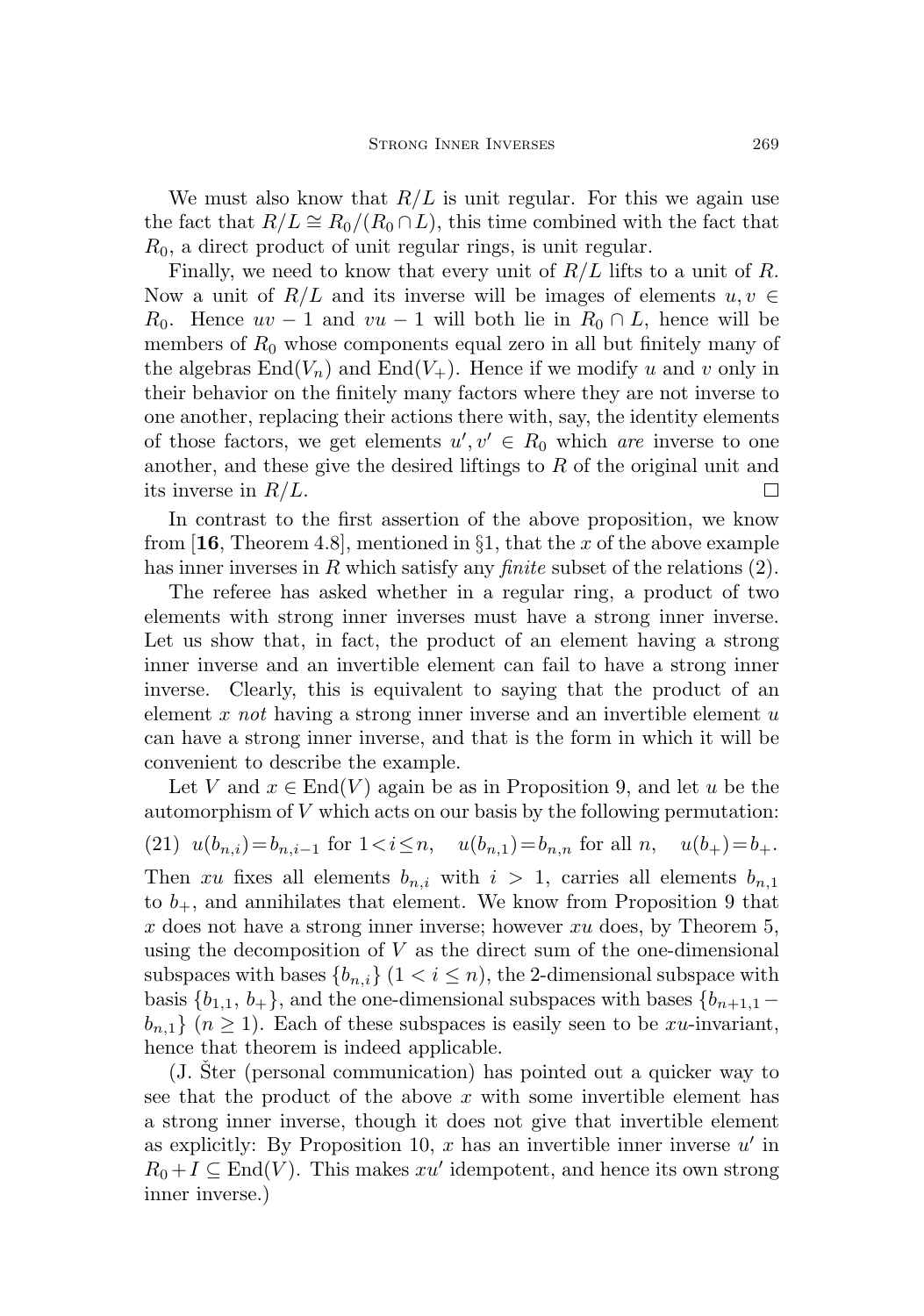The referee has also raised the following question. Recall that for R a ring, its *Pierce stalks* (the stalks of the *Pierce sheaf* of  $R$ ) are the factorrings  $R/I$ , as I ranges over the maximal members of the partially ordered set of proper ideals of R generated by families of central idempotents  $[18]$  $[18]$  $[18]$ , [[7](#page-30-5), p. 354]. Any ring R is a subdirect product of its Pierce stalks.

<span id="page-17-0"></span>Question 11. If x is an element of a regular ring R, and the image of x in every Pierce stalk  $R/I$  has a strong inner inverse, must x have a strong inner inverse in R?

If the answer is negative, a counterexample might look something like the following. Start with simple regular rings  $R_i$   $(i \geq 1)$  in which all elements have strong inner inverses (for instance, full matrix rings over fields), and let  $R \subseteq \prod R_i$  be a subdirect product of the  $R_i$  whose only central idempotents are the elements of  $\prod R_i$  with finitely many components 1 and all other components 0, and those with finitely many components 0 and all other components 1. Then the Pierce stalks of  $R$ will be the rings  $R_i$ , and one stalk "at infinity",  $R_\infty$ . Suppose now that x and y are elements of R such that, of the relations  $(3)$ , all but one hold between their images  $x_1, y_1 \in R_1$ , all but another hold between their images  $x_2, y_2 \in R_2$ , and so on. Then all these relations hold between their images  $x_{\infty}, y_{\infty} \in R_{\infty}$ , while in each of the rings  $R_i$ , the image  $x_i$ of x has, by our hypothesis on those rings, some strong inner inverse. So the hypotheses of Question [11](#page-17-0) are satisfied. However, there is no evident reason why it should be possible to modify all the  $y_i$  so as to get a strong inner inverse to x which still lies in the chosen subring  $R \subseteq \prod R_i$ . On the other hand, it is not clear how one might come up with an  $R$  in which such an inner inverse was guaranteed not to exist.

Even if the above idea of what a counterexample could look like is roughly correct, it may be naive to assume that one could have only *one* of the equations  $(3)$  fail in each  $R_i$ . This suggests:

Question 12. For which subsets S of the set of equations  $(3)$  is it the case that there exist a ring R and elements  $x, y \in R$  which satisfy all the relations in  $S$ , but none of the other relations of  $(3)$ ?

# 7. Digression: A characterization of set-maps having strong inner inverses

Here is the promised strengthening of Lemma [8.](#page-13-2) (It will not be used in subsequent sections.)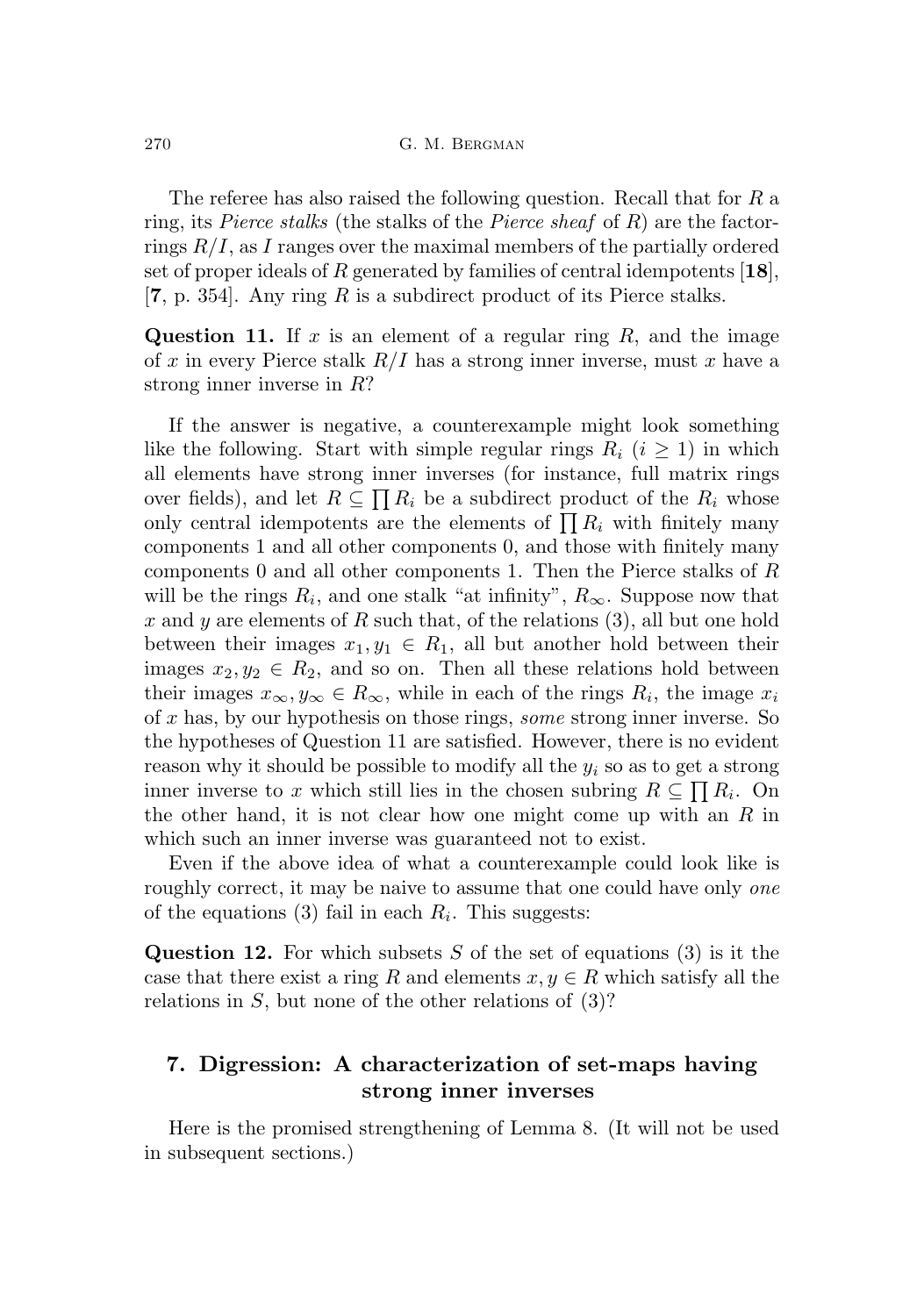<span id="page-18-6"></span>**Theorem 13.** Let x be an endomap of a set S. Then condition  $(18)$ is necessary and sufficient for x to have a strong inner inverse y in the monoid of all endomaps of S.

Proof: In view of Lemma [8,](#page-13-2) we only have to prove sufficiency, so assume x satisfies  $(18)$ , and let us construct y.

For every  $s \in S$ , we define its "depth",

(22)  $d(s)$  = greatest integer  $n \geq 0$  such that  $s \in x^{n}(S)$  if this exists, or  $\infty$  if  $s \in \bigcap_{n\geq 0} x^n(S)$ . (In statements such as [\(23\)](#page-18-0) and [\(24\)](#page-18-1) below, we will understand  $\infty + 1 = \infty = \infty - 1$ .

In particular,  $d(s) = 0$  if and only if  $s \notin x(S)$ . Clearly:

<span id="page-18-0"></span>(23) For all 
$$
s \in S
$$
, we have  $d(x(s)) \ge d(s) + 1$ .

Moreover, I claim that:

<span id="page-18-1"></span>(24) If  $d(s) > 0$ , then s can be written as  $x(t)$  for some t with  $d(t) =$  $d(s) - 1.$ 

Indeed, for  $0 < d(s) < \infty$ , [\(24\)](#page-18-1) is straightforward, while the case where  $d(s) = \infty$  is our assumption [\(18\)](#page-13-0).

We will begin the construction of y by defining it on all  $s \in x(S)$ . In this case, the criterion for choosing  $y(s)$  will be fairly natural, but with one nonobvious restriction, applying to elements  $s \in S$  that satisfy

<span id="page-18-2"></span>(25) 
$$
d(x^{n}(s)) = d(s) + n \text{ for all } n \ge 0 \text{ (cf. (23))}.
$$

For such an s, if the function  $y$  that we shall define below satisfies

<span id="page-18-3"></span>(26) 
$$
y x^n(s) = x^{n-1}(s) \text{ for all } n \ge 1,
$$

let us call s y-stable. We now specify y on  $x(S)$  by the rule:

<span id="page-18-4"></span>(27) For each  $s \in x(S)$ , let  $y(s)$  be an element t such that  $s = x(t)$ and  $d(t) = d(s) - 1$  (as in [\(24\)\)](#page-18-1). Moreover, if there are any  $s \in S$ satisfying  $(25)$ , then we make our choice of y satisfy  $(26)$  for at least one such s (i.e., we make at least one such s y-stable).

Can we achieve the second condition of  $(27)$ ? If x is one-to-one on the x-orbit of some s satisfying  $(25)$ , we can clearly define y on elements  $x^n(s)$  by [\(26\)](#page-18-3). If, on the other hand, x is not one-to-one on the orbit of s, then that orbit must eventually become periodic, and taking a new s in the periodic part, x will be one-to-one on the orbit of that element, and we can define  $y$  on that orbit by  $(26)$ . So the second sentence of [\(27\)](#page-18-4) can indeed be achieved.

Note that, in view of [\(23\)](#page-18-0), and the condition  $d(t) = d(s) - 1$  in [\(27\),](#page-18-4) we can say that:

<span id="page-18-5"></span>(28) Once y has been defined on  $x(S)$  so as to satisfy [\(27\),](#page-18-4) we can use this partial definition of y to evaluate  $y^{n}(s)$  for any  $s \in S$  with  $d(s) \geq n$ .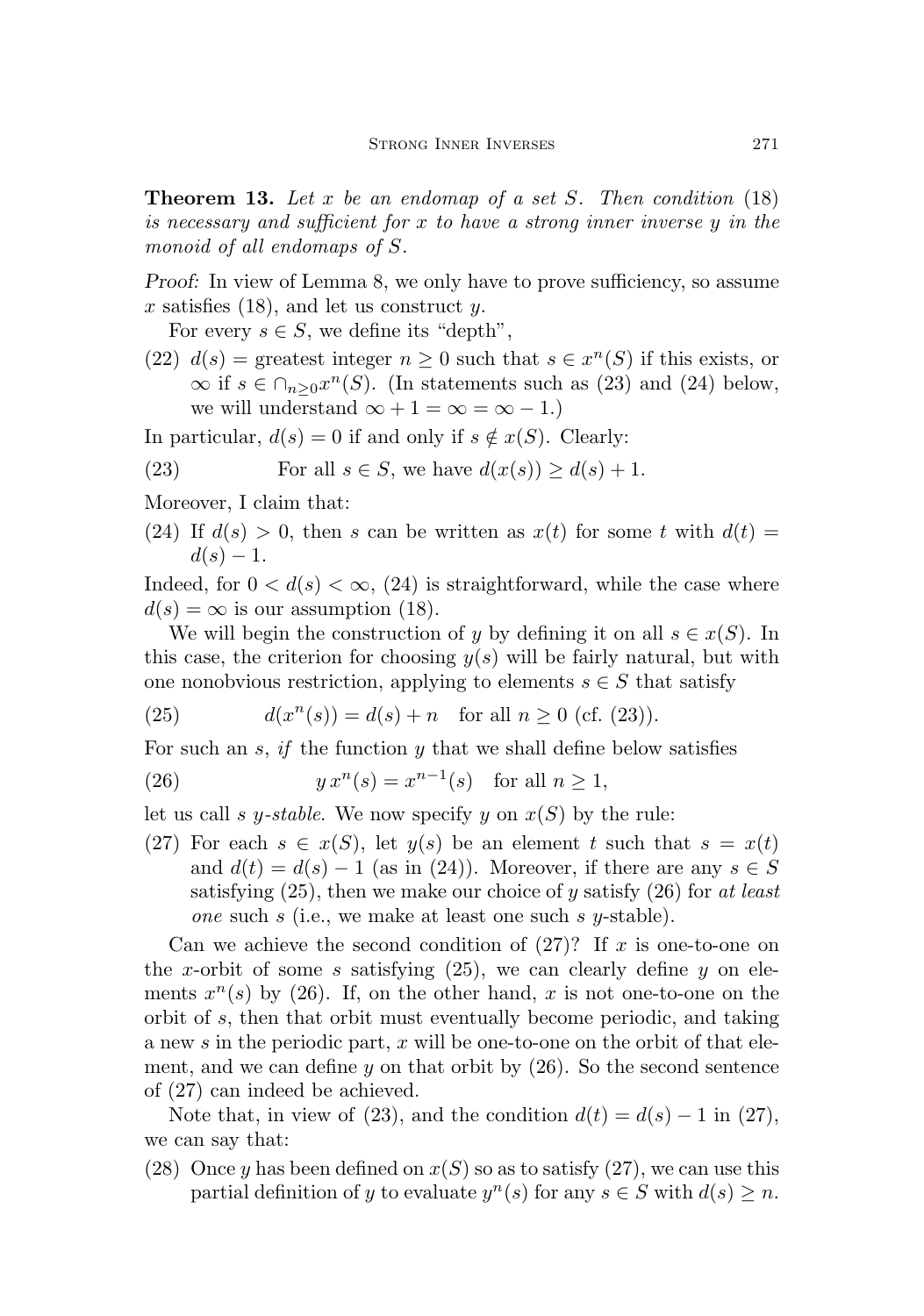We now want to define y on elements  $s \notin x(S)$ .

A fairly easy case is that in which d makes a "jump" somewhere on the x-orbit of  $s$ :

<span id="page-19-0"></span>(29) If  $s \in S$  with  $d(s) = 0$ , and if for some positive integer n,  $d(x^n(s)) > n$ , then letting  $n$  be the least value for which this is true, we define  $y(s) = y^{n+1}x^n(s).$ 

In view of the hypothesis of [\(29\)](#page-19-0) that  $d(x^n(s)) > n$ , we see by [\(28\)](#page-18-5) that  $y^{n+1}x^n(s)$  is determined by the partial definition of y that we have so far; so [\(29\)](#page-19-0) makes sense.

Finally, let us define y on those  $s \notin x(S)$  such that  $d(x^n(s)) = n$  for all  $n \geq 0$ . We will need the following equivalence relation.

(30) For  $s, s' \in S$  such that  $d(x^n(s)) = n = d(x^n(s'))$  for all  $n \geq 0$ , we shall write  $s \approx s'$  if there exists some n such that  $x^n(s) = x^n(s')$ .

We now specify:

<span id="page-19-1"></span>(31) If  $s \in S$  satisfies  $d(x^n(s)) = n$  for all  $n \geq 0$ , then we take  $y(s)$  to be any y-stable element (any element satisfying [\(26\)](#page-18-3)), subject only to the condition that if  $s \approx s'$ , then  $y(s) = y(s')$ .

To see that we can do this, note that the situation  $d(x^n(s)) = n$  for all  $n \geq 0$ " is a case of [\(25\)](#page-18-2), hence by the second sentence of [\(27\),](#page-18-4) if there exist s as in  $(31)$ , then there also exist y-stable elements, which is all we need to carry out [\(31\).](#page-19-1)

This completes the construction of y. Let us record two immediate consequences of the first sentence of [\(27\).](#page-18-4) First, the fact that  $y(s)$  is chosen to be a preimage of s under  $x$  can be reworded:

<span id="page-19-3"></span>(32) If 
$$
d(s) > 0
$$
, then  $xy(s) = s$ .

Second, combining the condition on  $d(t)$  in [\(27\)](#page-18-4) with the fact that for  $s \notin xS$ ,  $d(y(s)) \geq 0 > d(s) - 1$ , we see that:

<span id="page-19-2"></span>(33) For all 
$$
s \in S
$$
, we have  $d(y(s)) \ge d(s) - 1$  (cf. (23)).

Let us now show that  $x$  and the  $y$  we have constructed satisfy the re-lations [\(3\)](#page-3-1). The first of these,  $xy^{j}x^{j} = y^{j-1}x^{j}$ , says that for every  $s \in S$ , the element  $y^{j-1}x^{j}(s)$  is fixed under xy. This is easy: by [\(23\)](#page-18-0) and [\(33\)](#page-19-2), every  $s \in S$  satisfies  $d(y^{j-1}x^{j}(s)) \geq 1$ , so by [\(32\)](#page-19-3),  $y^{j-1}x^{j}(s)$  is indeed fixed under xy.

<span id="page-19-4"></span>The other relation from [\(3\)](#page-3-1),

$$
(34) \t\t yjxjy = yjxj-1,
$$

automatically holds when applied to elements s with  $d(s) > 0$ , since the two sides differ by a right factor of  $xy$ , again allowing us to apply  $(32)$ .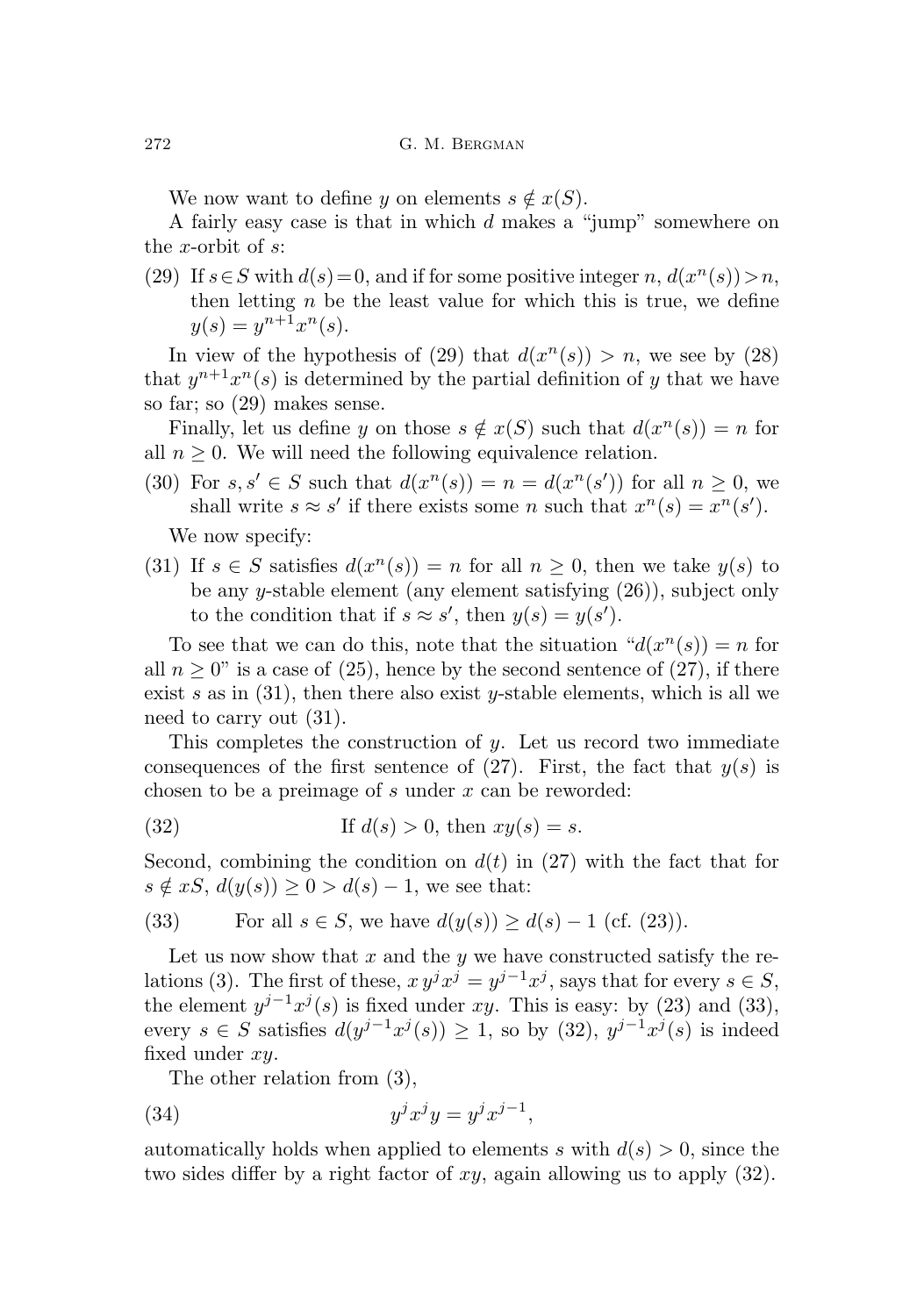So suppose  $d(s) = 0$ .

Assume first that s has the property that  $d(x^n(s)) > n$  for some n, and as in [\(29\),](#page-19-0) let  $n \geq 1$  be the least such value. Applying the two sides of [\(34\)](#page-19-4) to s, and using [\(29\)](#page-19-0) on the left-hand side, we see that we need to prove

<span id="page-20-0"></span>(35) 
$$
y^{j}x^{j}y^{n+1}x^{n}(s) = y^{j}x^{j-1}(s).
$$

Now because we have assumed the element s satisfies  $d(x^n(s)) \geq n+1$ , we see that on the left-hand side of [\(35\)](#page-20-0), each of the terms in the string  $y^{n+1}$ gets applied to an element of positive depth; hence by [\(32\)](#page-19-3), we can repeatedly cancel sequences  $xy$  at the interface between the strings  $x^j$ and  $y^{n+1}$ . The outcome of these cancellations depends on the relation between j and n in [\(35\)](#page-20-0). Suppose first that  $j > n$ . Then the above repeated cancellations turn the left-hand side of [\(35\)](#page-20-0) into  $y^j x^{j-n-1} x^n(s)$ , which equals the right-hand, as desired.

If, rather,  $j \leq n$ , then the cancellation mentioned turns the left-hand side of [\(35\)](#page-20-0) into  $y^j y^{n+1-j} x^n(s) = y^{n+1} x^n(s)$ , which by [\(29\)](#page-19-0) is the value we have assigned to  $y(s)$ . We want to compare this with the right-hand side of [\(35\)](#page-20-0). To do so, let us write that expression as  $y(y^{j-1}x^{j-1})(s)$ . Since  $j < n$ , and n is chosen as in [\(29\),](#page-19-0) we have  $d(x^{j-1}(s)) = j-1$ , hence by [\(27\),](#page-18-4)  $d(y^{j-1}x^{j-1}(s)) = 0$ . So what we need to show is that y, when applied to the depth-zero element  $y^{j-1}x^{j-1}(s)$ , gives the same output as when applied to the depth-zero element s. I claim that this will again hold by [\(29\).](#page-19-0) To see that, we have to know how the element  $y^{j-1}x^{j-1}(s)$ , and in particular, its depth, behave under  $n$  successive applications of  $x$ . Now by [\(32\)](#page-19-3), the first  $j-1$  of these n applications of x simply strip away the same number of  $y$ 's, increasing  $d$  by 1 at each step. Hence the result of applying  $x^{j-1}$  to  $y^{j-1}x^{j-1}(s)$  is  $x^{j-1}(s)$ ; so from that point on, we get the same outputs as when we apply the corresponding powers of  $x$ to s. So since [\(29\)](#page-19-0) applies to the evaluation of  $y(s)$ , it also applies to the evaluation of  $y(y^{j-1}x^{j-1}(s))$ , and the resulting values are the same, as desired.

Finally, suppose we are in the case where  $d(x^n(s)) = n$  for all n. Then by  $(31)$ ,  $y(s)$  will be a y-stable element, i.e., will satisfy  $(26)$ . This implies that it is fixed under  $y^j x^j$ , so the result of applying the left-hand side of [\(34\)](#page-19-4) to s is  $y(s)$ . When we apply the right-hand side of (34),  $y^{j}x^{j-1}$ , to s, if we write that operation as  $y(y^{j-1}x^{j-1})$ , then the factor  $y^{j-1}x^{j-1}$ will take s to an element s' again having  $d(s') = 0$ . Moreover, by re-peated application of [\(32\)](#page-19-3), s' will again satisfy  $d(x^n(s)) = n$  for all n, and will have the same image as s under  $x^{j-1}$ , hence will be  $\approx$ -equivalent to s. So by the last condition of  $(31)$ , the images of s and s' under y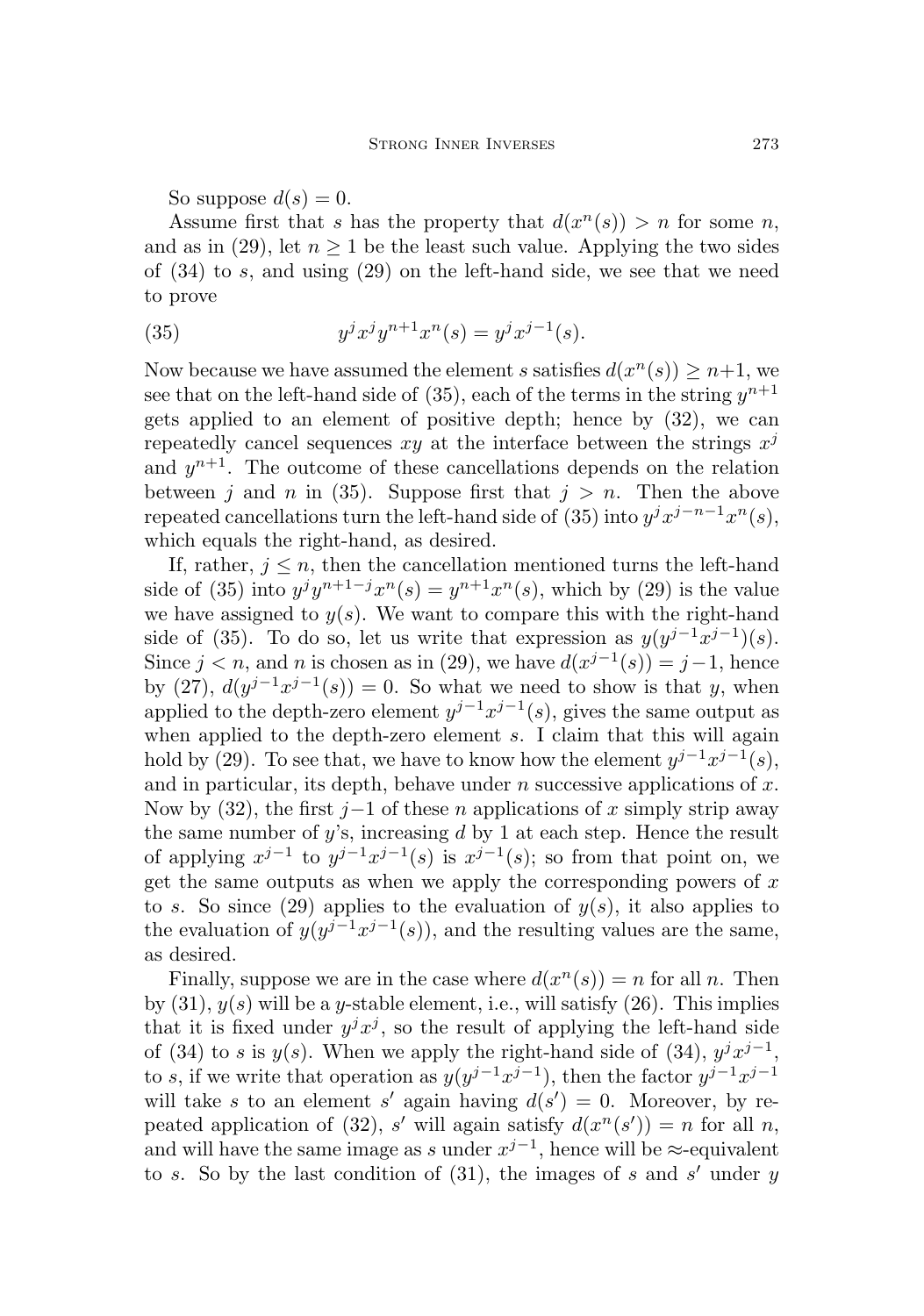are the same. So the two sides of [\(34\)](#page-19-4), applied to s, give the common value  $y(s) = y(s')$ , completing the proof of the theorem.  $\Box$ 

Pace Nielsen has pointed out that the proof of Lemma [8](#page-13-2) can be modified so that the only relations on x and y called on are  $xyx = x$  and  $x^{n-1}y^{n}x^{n} = yx^{n}$  for all  $n > 0$  (the  $(1,1,1)$  and  $(n-1,n,n)$  cases of [\(2\)](#page-3-0)). Namely, if we think of  $x^{n-1}y^{n}x^{n} = y x^{n}$  as saying that  $x^{n-1}y^{n}$ and y have the same effect on elements of  $x^nS$ , then applied to elements  $s \in \bigcap_{n\geq 0} x^n(S)$ , this brings us directly to the relation  $x^{n-1}y^n s = ys$  used in that proof; after which only the relation  $xyx = x$  is used. (Contrast this with the second assertion of Proposition [10,](#page-14-1) which shows that we cannot get such a result using only the family of relations  $x^n y^n x^n = x^n$ and  $y^n x^n y^n = y^n$ .) Consequently, Theorem [13](#page-18-6) can be strengthened to assert the equivalence of three conditions on an endomap x of a set: (i) condition [\(18\)](#page-13-0), (ii) the existence of a strong inner inverse to  $x$ , and (iii) the existence of an element y satisfying the relations  $xyx = x$ , and  $x^{n-1}y^{n}x^{n} = yx^{n}$  for all  $n > 0$ . The relations of (iii) are strictly weaker than  $y$  itself being a strong inner inverse to  $x$ , as may be seen from the construction, in §[9](#page-27-0) below, of the element  $y'$  of [\(51\)](#page-29-0), which by [\(53\)](#page-29-1) satisfies those relations, but by [\(52\)](#page-29-2) does not satisfy  $y' = y'xy'$ .

It is natural to ask whether [\(18\)](#page-13-0) is also a sufficient condition for an endomorphism  $x$  of a vector space  $V$  to have a strong inner inverse in  $\text{End}(V)$ . Nielsen (personal communication) has an example showing that it is not.

# 8. A closer look at  $k \mathcal{F}$

<span id="page-21-1"></span>In this and the next section we shall, for conceptual simplicity, assume our division ring  $D$  is a field  $k$ , so that actions of  $D \mathcal{F}$  on  $D$ -vector spaces  $V$ , which for general  $D$  are not actions by  $D$ -vector-space endomorphisms, become actions of  $k \mathcal{F}$  by k-vector-space endomorphisms. But the reader will see that virtually nothing about  $k$  is used, so that the corresponding statements for  $D\mathcal{F}$ , if desired, are available.

So let k be a field, and V a countable-dimensional k-vector space with basis  $\{b_{n,h} \mid 1 \leq h \leq n\}$ , and let x and y be the endomorphisms of V defined by

<span id="page-21-0"></span>(36) 
$$
x(b_{n,h}) = b_{n,h+1} \text{ if } h < n, \text{ while } x(b_{n,n}) = 0,
$$

$$
y(b_{n,h}) = b_{n,h-1} \text{ if } h > 1, \text{ while } y(b_{n,1}) = 0.
$$

By Theorem [5,](#page-10-0) the monomials on the left-hand side of  $(2)$  form a k-basis of the subalgebra of  $End(V)$  generated by x and y, and so, in particular, are k-linearly independent.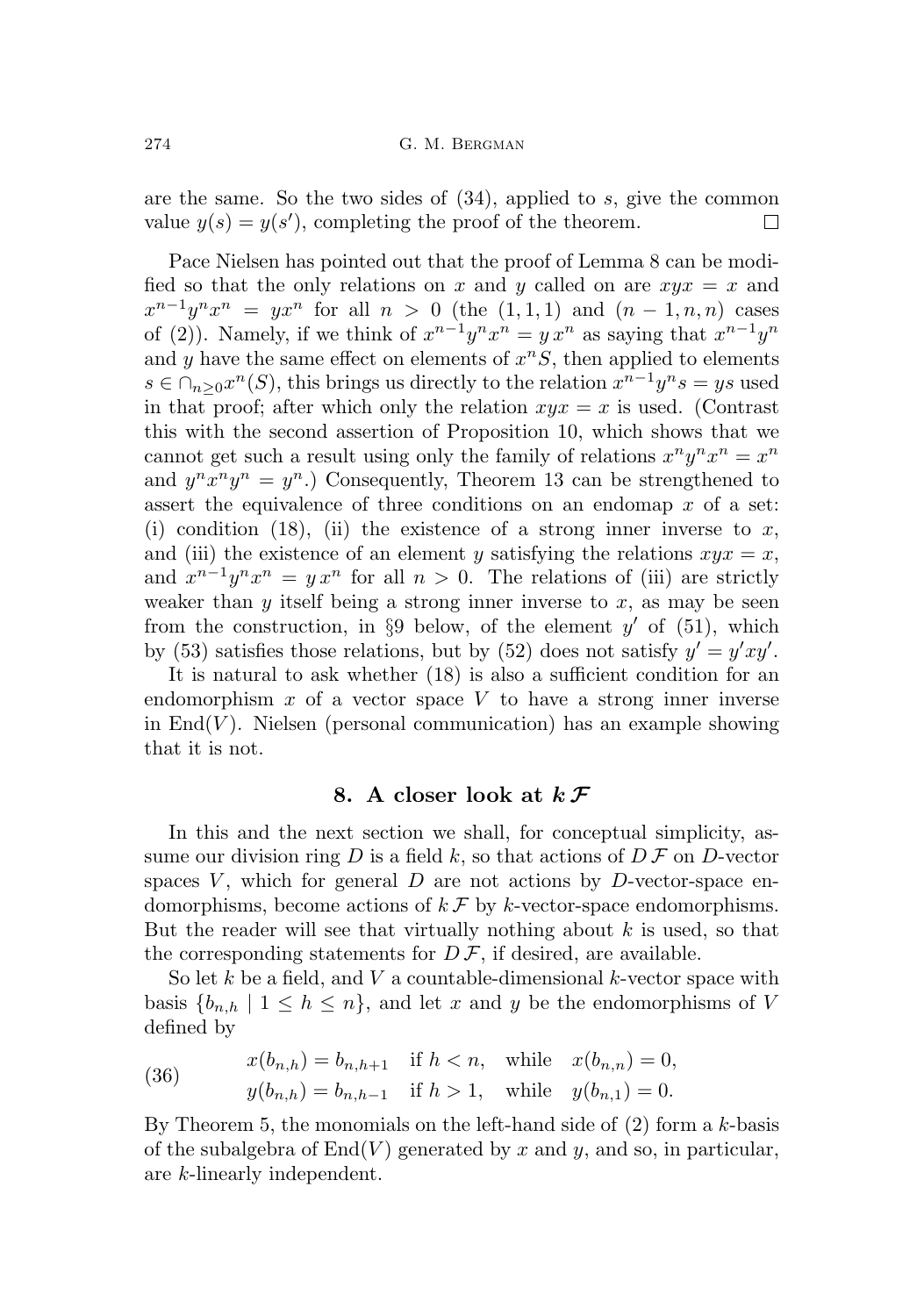But letting  $V_n$  denote, for each n, the subspace of V spanned by  $b_{n,1}, \ldots, b_{n,n}$ , consider the following four monomials in x and y, and their actions on such a space  $V_n$ :

1 fixes all  $b_{n,h}$ ,

(37) xy annihilates  $b_{n,1}$ , and fixes all other  $b_{n,h}$ , yx annihilates  $b_{n,n}$ , and fixes all other  $b_{n,h}$ ,

xyyx annihilates  $b_{n,1}$  and  $b_{n,n}$ , and fixes all other  $b_{n,h}$ .

These descriptions suggest that  $1 + xyyx = xy + yx$  on each  $V_n$ . What is wrong here?

The relation  $1+xyyx = xy+yx$  does in fact hold on all  $V_n$  with  $n > 1$ . But for  $n = 1$ , the above considerations implicitly "double-count" the basis element  $b_{1,1}$  in looking at the effect of xyyx. On  $V_1$ , the elements xy,  $yx$ , and  $xyyx$  all act as 0, while 1 does not; so the asserted relation fails on  $V_1$  – and only there.

This suggests that operators on V that, like  $1 + xyyx - xy - yx$ , have "small" images, may be of interest in understanding  $k \mathcal{F}$ . Let us define on V, for each  $i \geq 1$ , operators  $\ell_i$  and  $r_i$ , by

 $\ell_i$  fixes, for each  $n \geq i$ , the element  $b_{n,i}$ ,

and annihilates all other elements  $b_{n,h}$   $(n \geq 1, 1 \leq h \leq n)$ ,

(38)

<span id="page-22-1"></span> $r_i$  fixes, for each  $n \geq i$ , the element  $b_{n,n+1-i}$ , and annihilates all other elements  $b_{n,h}$   $(n \geq 1, 1 \leq h \leq n)$ .

Here  $\ell$  and  $r$  are mnemonic for "left" and "right", since if we list the basis of  $V_n$  as  $b_{n,1}, \ldots, b_{n,n}$ , then  $\ell_i$  projects to the *i*-th basis element from the left (if any), and  $r_i$  to the *i*-th from the right (if any).

These operators are represented by elements of  $k \mathcal{F}$ . Namely, identifying elements of that algebra with their actions on  $V$ , it is not hard to check that for all  $i \geq 1$ ,

<span id="page-22-0"></span>(39) 
$$
\ell_i = x^{i-1}y^{i-1} - x^iy^i,
$$

$$
r_i = y^{i-1}x^{i-1} - y^ix^i.
$$

Elements with still smaller images are given by products of the above operators. Namely, for each  $i, j \geq 1$ ,

(40)  $\ell_i r_j$  fixes the single basis element  $b_{i+j-1,i}$ , and annihilates all the other  $b_{n,h}$   $(1 \leq h \leq n)$ .

Let us note some relations which x, y, and the  $\ell_i$  and  $r_i$  satisfy. First, the  $i = 1$  cases of [\(39\)](#page-22-0) give the following formulas, which can be applied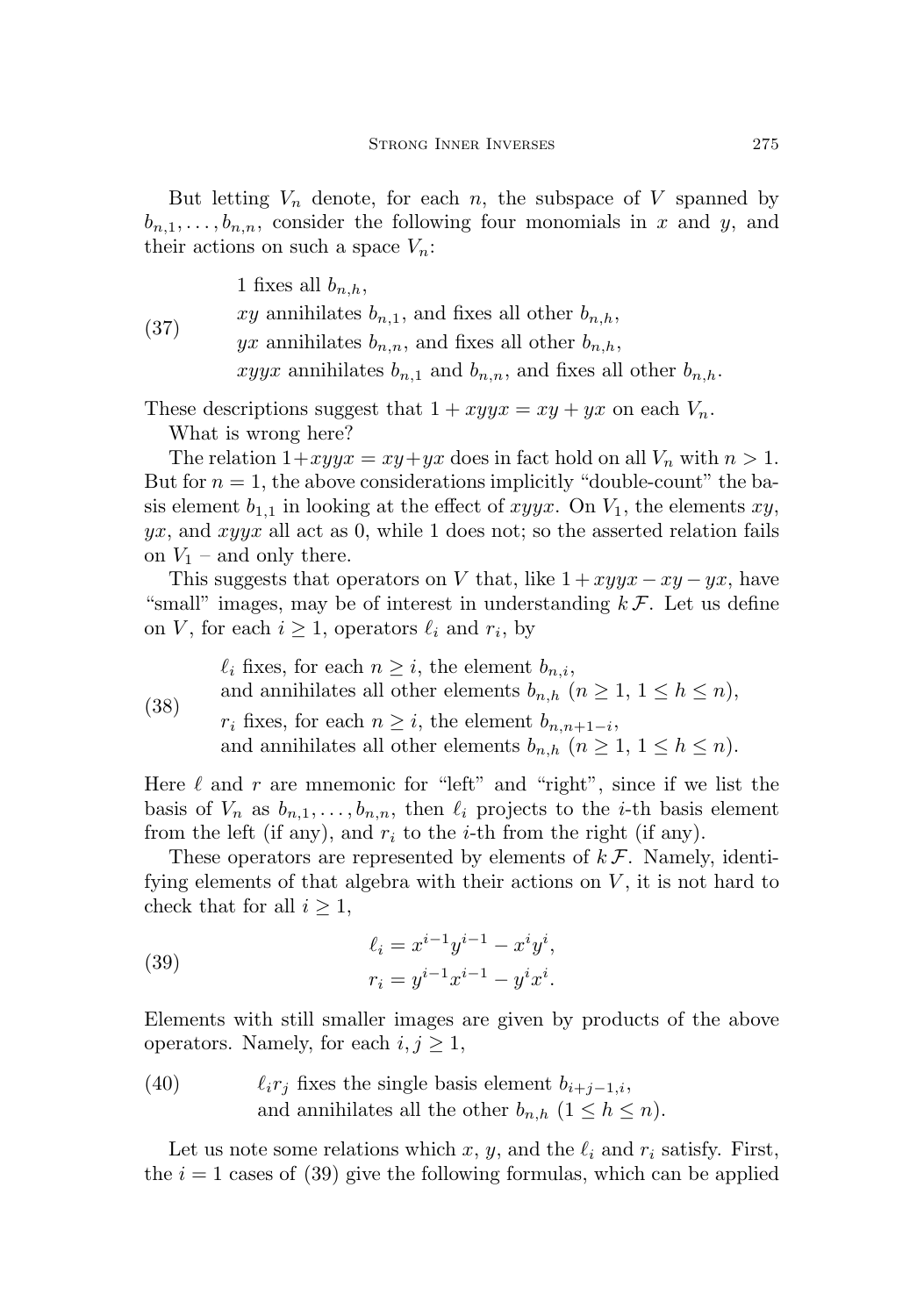to reduce any string of  $x$ 's and  $y$ 's which contains both letters to a linear combination of shorter strings in x, y,  $\ell_1$ , and  $r_1$ :

<span id="page-23-1"></span>(41) 
$$
xy = 1 - \ell_1, \quad yx = 1 - r_1.
$$

In the next list of relations we make the temporary convention that  $\ell_0$ and  $r_0$  represent the zero operator. Then we have the following equalities for all  $i \geq 1$  (in which the  $i = 1$  cases each say that a certain product is  $0$ ).

<span id="page-23-0"></span>(42) 
$$
\ell_i x = x \ell_{i-1}, \quad r_{i-1} x = x r_i, \quad \ell_{i-1} y = y \ell_i, \quad r_i y = y r_{i-1}.
$$

These relations are easily deduced from [\(36\)](#page-21-0) and [\(38\)](#page-22-1), and allow us to reduce expressions in x, y, and the  $\ell_i$  and  $r_i$  to linear combinations of monomials in which no  $\ell_i$  or  $r_i$  occurs to the left of an x or y, and which also contain no products  $x r_1$  or  $y \ell_1$ .

The  $i = 1$  cases of the second and third relations of  $(42)$  can be seen to generalize to

(43) 
$$
x^{i} r_{i} = 0, \quad y^{i} \ell_{i} = 0 \quad (i \ge 1).
$$

<span id="page-23-7"></span><span id="page-23-2"></span>Finally, from [\(38\)](#page-22-1) it is easy to see that

(44) 
$$
\ell_i^2 = \ell_i, \text{ while } \ell_i \ell_j = 0 \text{ for } i \neq j,
$$

$$
r_i^2 = r_i, \text{ while } r_i r_j = 0 \text{ for } i \neq j,
$$

$$
\ell_i r_j = r_j \ell_i \text{ for all } i, j.
$$

Using [\(41\)](#page-23-1)–[\(44\)](#page-23-2), we can reduce any element of  $k \mathcal{F}$  to a k-linear combination of elements of the following four sorts:

- <span id="page-23-3"></span>(45)  $y^m$   $(m \ge 1)$ ,  $x^m$   $(m \ge 1)$ .
- <span id="page-23-5"></span>(46)  $y^m \ell_i \ (i>m\geq 1), \qquad \ell_i \ (i\geq 1), \qquad x^m \ell_i \ (i,m\geq 1).$
- <span id="page-23-6"></span>(47)  $y^m r_i (i, m \ge 1),$   $r_i (i \ge 1),$   $x^m r_i (i > m \ge 1).$
- <span id="page-23-4"></span>(48)  $y^m r_i \ell_j$   $(i, m \ge 1; j > m)$ ,  $r_i \ell_j$   $(i, j \ge 1)$ ,  $x^m r_i \ell_j$   $(j, m \ge 1; i > m)$ .

In fact, we have:

## **Lemma 14.** The elements listed in [\(45\)](#page-23-3)–[\(48\)](#page-23-4) form a k-basis of  $k \mathcal{F}$ .

Proof: We have seen that the elements  $(45)$ – $(48)$  span  $k\mathcal{F}$ , so it will suffice to show that every nontrivial  $k$ -linear combination  $f$  of those elements has nonzero action on V .

Suppose first that  $f$  involves at least one of the elements in  $(45)$ , say  $u \in \{y^m, 1, x^m\}$ , with nonzero coefficient in k. I claim that we can find an element  $b_{n,i}$  in our basis for V which is annihilated by all the monomials occurring in f that lie in  $(46)–(48)$  $(46)–(48)$  $(46)–(48)$ , but not by u. Indeed, for each  $n > 0$ , each term in [\(46\)](#page-23-5)–[\(48\)](#page-23-4) has nonzero action on at most one of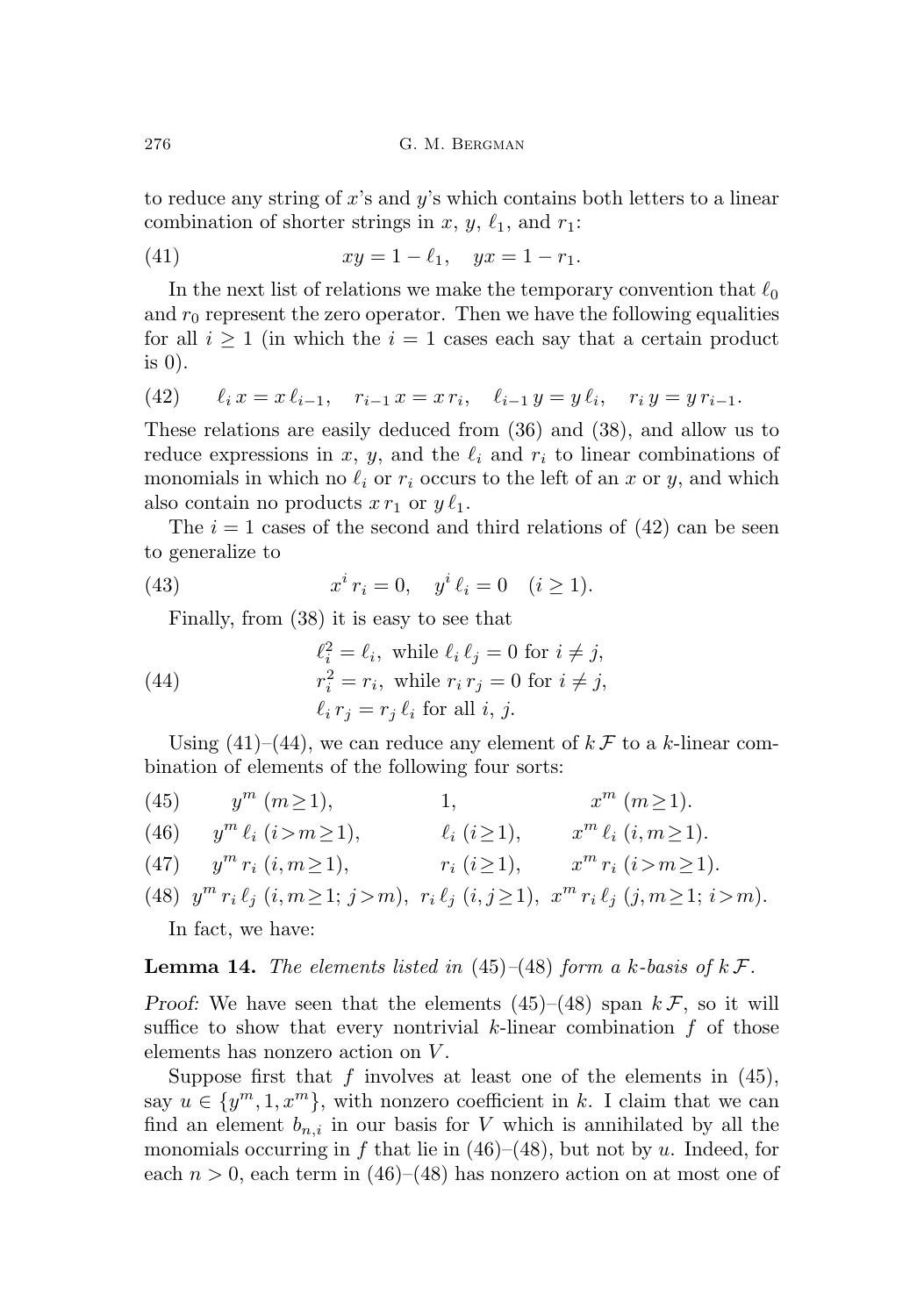$b_{n,1}, \ldots, b_{n,n}$ , while the number of members of each such set annihilated by our element  $u$  is bounded, independent of  $n$ , by the exponent on  $x$ or y in u (if any). Hence for large enough n, there exists a  $b_{n,i}$  which is neither an element on which the finitely many terms of f in  $(46)$ – $(48)$ have nonzero value, nor one annihilated by u; let us choose any such  $b_{n,i}$ . Note that each member of [\(45\)](#page-23-3) other than u which is nonzero on  $b_{n,i}$ carries it to a basis element other than  $u(b_{n,i})$ , since by [\(36\)](#page-21-0), distinct members of [\(45\)](#page-23-3) shift second subscripts of the  $b_{n,i}$  by different amounts. Hence in  $f(b_{n,i})$ , the basis-element  $u(b_{n,i})$  has nonzero coefficient; so f has nonzero action on V.

Suppose, next, that  $f$  involves no members of  $(45)$ , but has some member of [\(46\)](#page-23-5) or [\(47\)](#page-23-6) with nonzero coefficient. Assume without loss of generality that it involves an element u of [\(46\)](#page-23-5), and let  $\ell_i$  be the  $\ell$ -factor occurring. Thus, u acts nontrivially only on basis elements  $b_{n,i}$   $(n \geq i)$ , and I claim we can find some  $n$  for which  $u$ , but none of the elements of [\(47\)](#page-23-6) or [\(48\)](#page-23-4) occurring in f, does so. Note that u annihilates  $b_{n,i}$  for at most finitely many  $n$ . Each element of  $(47)$  acts nontrivially on members of our basis that are a fixed distance from the *right* end of the families  ${b_{n,1}, \ldots, b_{n,n}}$ , so for n large enough, none of the finitely many such elements which occur in  $f$  will act nontrivially on the *i*-th element from the *left*. Moreover, each member of [\(48\)](#page-23-4) is nonzero on  $b_{n,i}$  for at most one n. Hence for all but finitely many n, the element  $b_{n,i}$  has nonzero image under u but not under any of the members of  $(47)$  or  $(48)$  occurring in f; let us pick such a  $b_{n,i}$ . Of the other members of [\(46\)](#page-23-5) occurring in f, those that involve  $\ell_j$  for some  $j \neq i$  annihilate  $b_{n,i}$ , while those that involve  $\ell_i$  but begin with a different factor  $x^m$ , 1, or  $y^m$  send  $b_{n,i}$  to a different basis element. So again, the basis element  $u(b_{n,i})$  has nonzero coefficient in  $f(b_{n,i})$ , so f has nonzero action on V.

Finally, if f involves no members of  $(45)$ – $(47)$ , we take a member u of [\(48\)](#page-23-4) that it involves, and let  $r_i \ell_j$  be the factors other than a power of x or y in that operator. Then  $u(b_{i+j-1,j}) \neq 0$ , and we easily check that all other elements of [\(48\)](#page-23-4) (which are the only other terms that can appear in f) either annihilate  $b_{i+j-1,j}$ , or send it to a basis element different from the one to which u sends it. Hence  $f(b_{i+j-1,j}) \neq 0$ , so in this case, too,  $f$  has nonzero action on  $V$ , completing the proof of the lemma.  $\Box$ 

Although  $\mathcal F$  has trivial center,  $k \mathcal F$  has nontrivial central idempotents. Namely, for each  $n \geq 1$ , the element

(49) 
$$
p_n = r_n \ell_1 + r_{n-1} \ell_2 + \cdots + r_1 \ell_n
$$

acts on V by projection to  $V_n$ ; and since all members of  $k \mathcal{F}$  carry each  $V_m$ into itself,  $p_n$  commutes with all such elements. (For results on the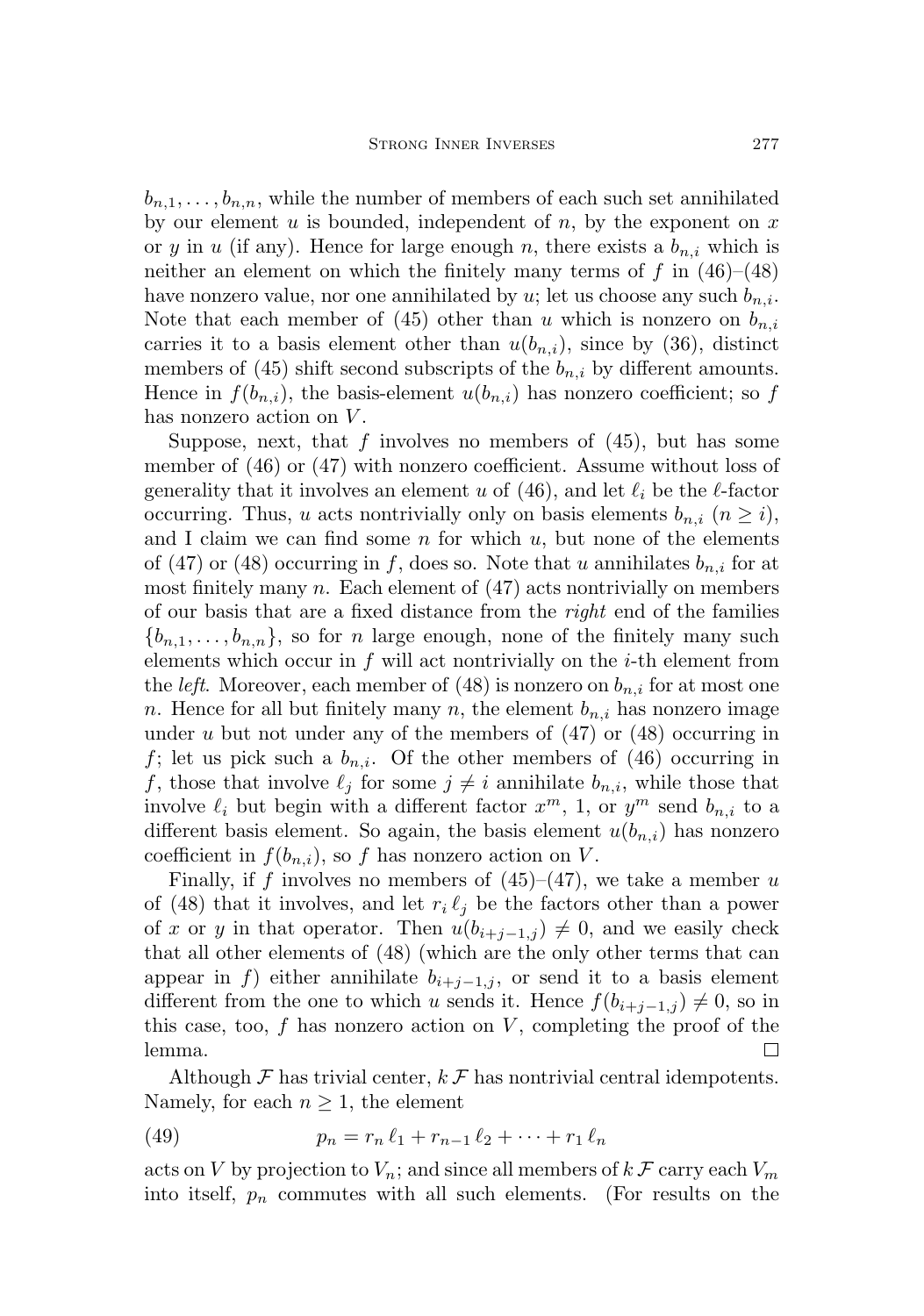centers of monoid algebras of free inverse monoids on more than one generator, see [[10](#page-31-4)].)

The above material on the structure of  $k \mathcal{F}$  has considerable overlap with [[2](#page-30-1), §4]. In particular, our  $\ell_i r_j$  and  $p_n$  would be, in the notation of display (4.4) and Lemma 4.3 of that note,  $q_{-i+1,j-1}$ , and  $h_{n-1}$ ; and Proposition 4.5 of that paper shows, inter alia, that the latter elements generate the socle of  $k \mathcal{F}$  (which is equivalent to saying that the socle is spanned over  $k$  by the former elements).

In the above discussion, we have been regarding  $k \mathcal{F}$  as an algebra of operators on the space  $V = \bigoplus V_n$ , but the results on its structure that we have deduced necessarily hold for the abstract algebra  $k \mathcal{F}$ ; so we can look at the elements considered above in connection with any action of  $k \mathcal{F}$ on any vector space. For instance, if  $x$  is an *invertible* endomorphism of a vector space  $V$ , and  $y$  its inverse, then we get an action in which, it is easy to see, all  $\ell_i$  and  $r_i$  act trivially (i.e., as the zero operator). If x acts by a one-to-one but not invertible endomorphism of a space  $V$ , and we let y act by a left inverse thereof, we get an action under which the  $r_i$ are trivial, but not all the  $\ell_i$ ; and we have the obvious dual statement if x is surjective but not one-to-one. In these cases, all the products  $r_i \ell_i$ , and hence the central idempotents  $p_n$ , act trivially.

Note that there is a homomorphism  $\mathcal{F} \to \mathbb{Z}$  taking x to 1 and y to  $-1$ , and that this induces a grading on  $k\mathcal{F}$ , under which the basis elements  $(45)$ – $(48)$  are homogeneous: those whose expressions begin with  $y^m$  have degree  $-m$ , those beginning with  $x^m$  have degree  $+m$ , and those beginning with neither have degree 0. The homogeneous component of  $k \mathcal{F}$  of degree 0 is commutative, generated over k by the idempotent elements  $\ell_i$  and  $r_i$ .

The following result, which relates the behavior of  $r_i$  and  $\ell_i$  with that of x under an arbitrary action of  $k \mathcal{F}$  on a k-vector space, will be used in the next section.

<span id="page-25-0"></span>**Lemma 15.** Let V be a k-vector space given with a left action of  $k \mathcal{F}$ . Then for each  $i \geq 1$ :

- (i) The action of the projection map  $r_i$  on V annihilates the subspace  $\ker(x^{i-1})$ , and has as image a complement of that subspace in the (generally larger) subspace  $\ker(x^i)$ .
- (ii) The action of the projection map  $\ell_i$  on V annihilates the subspace  $\text{im}(x^i)$ , and has as image a complement of that subspace in the (generally larger) subspace  $\text{im}(x^{i-1})$ .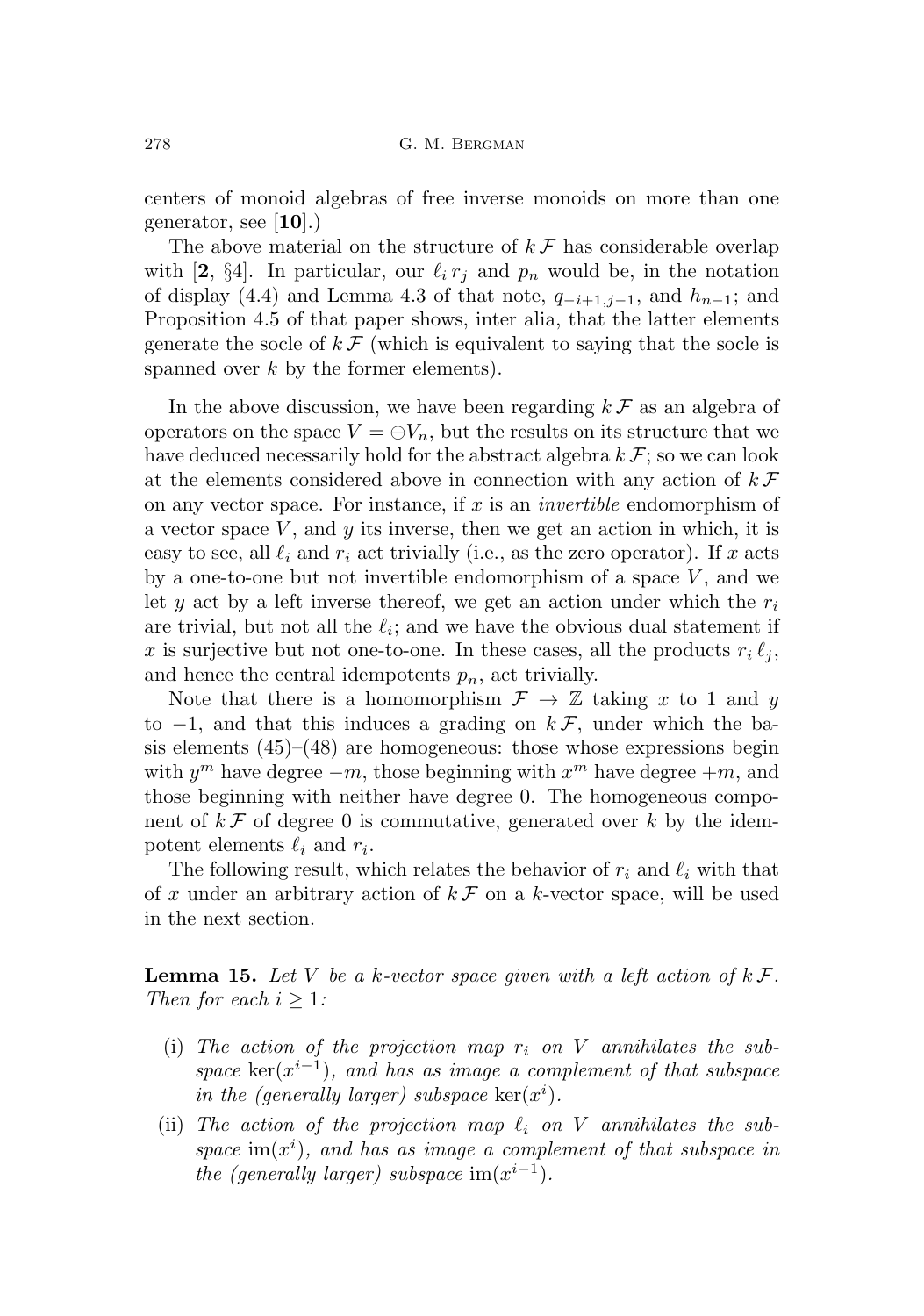(In these statements,  $x^0$  is understood to be the identity operator. Thus, in the  $i = 1$  case of (i), since ker(id) = 0, the conclusion simply means that the projection  $r_1$  has image  $\ker(x)$ ; and in (ii), since  $\text{im}(\text{id}) =$ V, the conclusion means that  $\ell_1$  is a projection of V along im(x) onto a complement of that subspace.)

The corresponding statements hold with x replaced by  $y$ , and the roles of  $\ell_i$  and  $r_i$  interchanged.

Proof: Since  $r_i$  and  $\ell_i$  are idempotent elements of  $k \mathcal{F}$ , they act on V by projection operators.

Since  $r_i = y^{i-1}x^{i-1} - y^ix^i$ , this element is right divisible by  $x^{i-1}$ , hence annihilates ker $(x^{i-1})$ ; while its image lies in ker $(x^{i})$  by the first equation of [\(43\)](#page-23-7). Since it is a projection, to show that its image is a complement of  $\ker(x^{i-1})$  in  $\ker(x^i)$ , it remains only to show that the only elements of  $\ker(x^i)$  annihilated by  $r_i$  are the elements of  $\ker(x^{i-1})$ . And indeed, if  $v \in \text{ker}(x^i)$  is annihilated by  $r_i = y^{i-1}x^{i-1} - y^ix^i$ , then it is annihilated by  $y^{i-1}x^{i-1}$ , hence by that element's left multiple  $x^{i-1}y^{i-1}x^{i-1} = x^{i-1}$ , as required.

Turning to  $\ell_i$ , this annihilates im $(x^i)$  by repeated application of the first equation of [\(42\)](#page-23-0). Since  $\ell_i = x^{i-1}y^{i-1} - x^iy^i$ , it is left divisible by  $x^{i-1}$ , so its image lies in im $(x^{i-1})$ . Thus, as above, it remains to show that any element of  $\text{im}(x^{i-1})$  annihilated by  $\ell_i$  lies in  $\text{im}(x^i)$ . And indeed, the condition that an element  $x^{i-1}(v) \in \text{im}(x^{i-1})$  be annihilated by  $\ell_i$  is  $x^{i-1}y^{i-1}x^{i-1}(v) - x^iy^ix^{i-1}(v) = 0$ . Applying [\(2\)](#page-3-0) to each term of this relation, it becomes  $x^{i-1}(v) - x^i y(v) = 0$ , showing that  $x^{i-1}(v)$ indeed lies in  $im(x^i)$ .

The final assertion is clear by symmetry. (We will not need it below.) п

The referee has asked whether the ideas of this note might be of use in connection with the question of whether all von Neumann regular rings satisfy the separativity condition on their monoids of finitely generated projective modules (see [[1](#page-30-6)]). My one attempt to contribute to that problem was  $[6]$  $[6]$  $[6]$ , which examines the ring  $R'$  obtained by universally adjoining to a k-algebra R an inner inverse to an element  $x \in R$ . The hope was that by applying that construction recursively to an algebra with non-separative monoid of projectives, one might get a regular k-algebra with the same property. But though results were obtained on the element-structures of  $R'$ -modules  $M \otimes_R R'$ , there was no evident way to go from these to results on the monoid of finitely generated projectives.

One might similarly study the result of adjoining to a  $k$ -algebra  $R$  a universal strong inner inverse to an element  $x \in R$ , with the same goal. I do not know whether such an approach would have a better chance of success.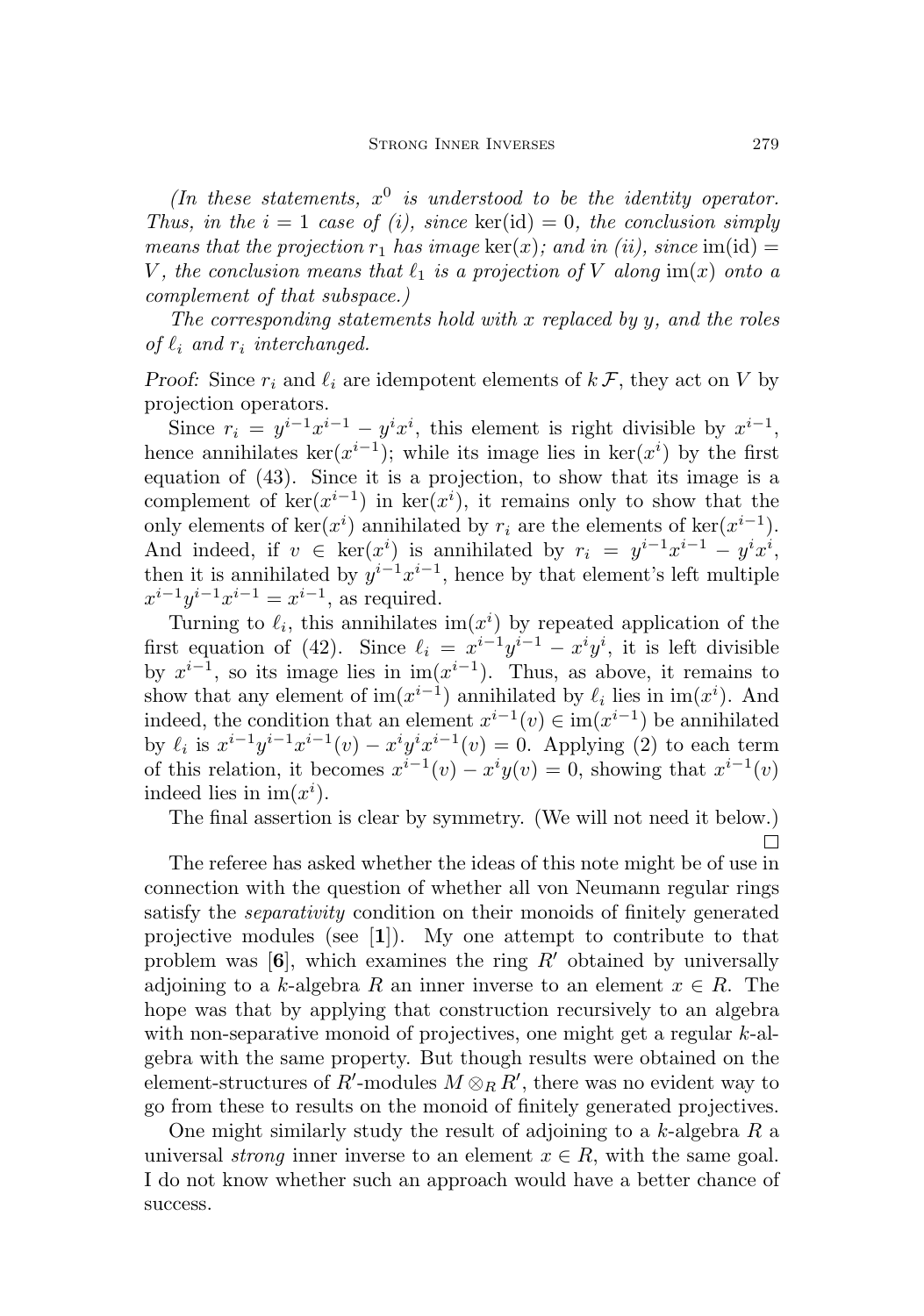### <span id="page-27-0"></span>9. Inner inverses satisfying other systems of relations

In this section, we will regard the monoid relations  $(2)$ ,  $(3)$ ,  $(4)$  by which we have defined  $\mathcal F$  as k-algebra relations defining  $k\mathcal F$ . It is natural to ask whether the relations satisfied by x and y in  $k \mathcal{F}$  comprise the "strongest" family of k-algebra relations that one can force an inner inverse y of a general element x of a "good" regular k-algebra (such as an infinite product of full matrix algebras over  $k$ ) to have.

An easy observation which suggests a negative answer is the following: It is known that for all n, the ring R of  $n \times n$  matrices over k is unit regular, i.e., that for every x there exists an *invertible y* such that  $xyz =$ x [[11](#page-31-8), Lemma 1.3]. Now if x is not invertible and y is, we can't have  $yxy = y$ ; so for noninvertible x, the condition that y be invertible is incompatible with the relations [\(2\)](#page-3-0). Unfortunately, the condition that y be invertible is not a k-algebra relation in x and y; so the above does not contradict the possibility that the relations defining  $k \mathcal{F}$  might be the strongest set of  $k$ -algebra relations in those two elements that we can force an inner inverse  $y$  to have in  $R$ .

We shall see at the end of this section that a modification of the above idea does work. But let us first show that the set of  $k$ -algebra relations defining  $k \mathcal{F}$ , even if not a *greatest* element in the partially ordered set of families of relations that can be so forced, is a maximal element. For this, we will need:

**Corollary 16** (to Lemma [15\)](#page-25-0). An action of  $k \mathcal{F}$  on a vector space V is faithful if and only if for all positive integers i,

<span id="page-27-1"></span>(50) 
$$
\operatorname{im}(x^i) \cap \ker(x) \neq \operatorname{im}(x^{i-1}) \cap \ker(x).
$$

Proof: Since the left-hand side of [\(50\)](#page-27-1) is contained in the right-hand side, it suffices to show that the given action is faithful if and only if for every i, there is an element of the right-hand side of  $(50)$  that is not in the left-hand side.

It is easy to verify that every nonzero two-sided ideal of  $k \mathcal{F}$  contains at least one of the elements [\(48\)](#page-23-4); and with the help of [\(42\)](#page-23-0), one can deduce that every such ideal contains an element  $\ell_i r_1$   $(i \geq 1)$ . We shall now show that for each  $i$ , the existence of an element belonging to the right-hand side of [\(50\)](#page-27-1) but not the left is equivalent to the condition that  $\ell_i r_1$  act nontrivially on V, i.e., not be in the kernel of our action. Thus, the inequalities  $(50)$  will hold for all i if and only if that kernel is zero, giving the desired result.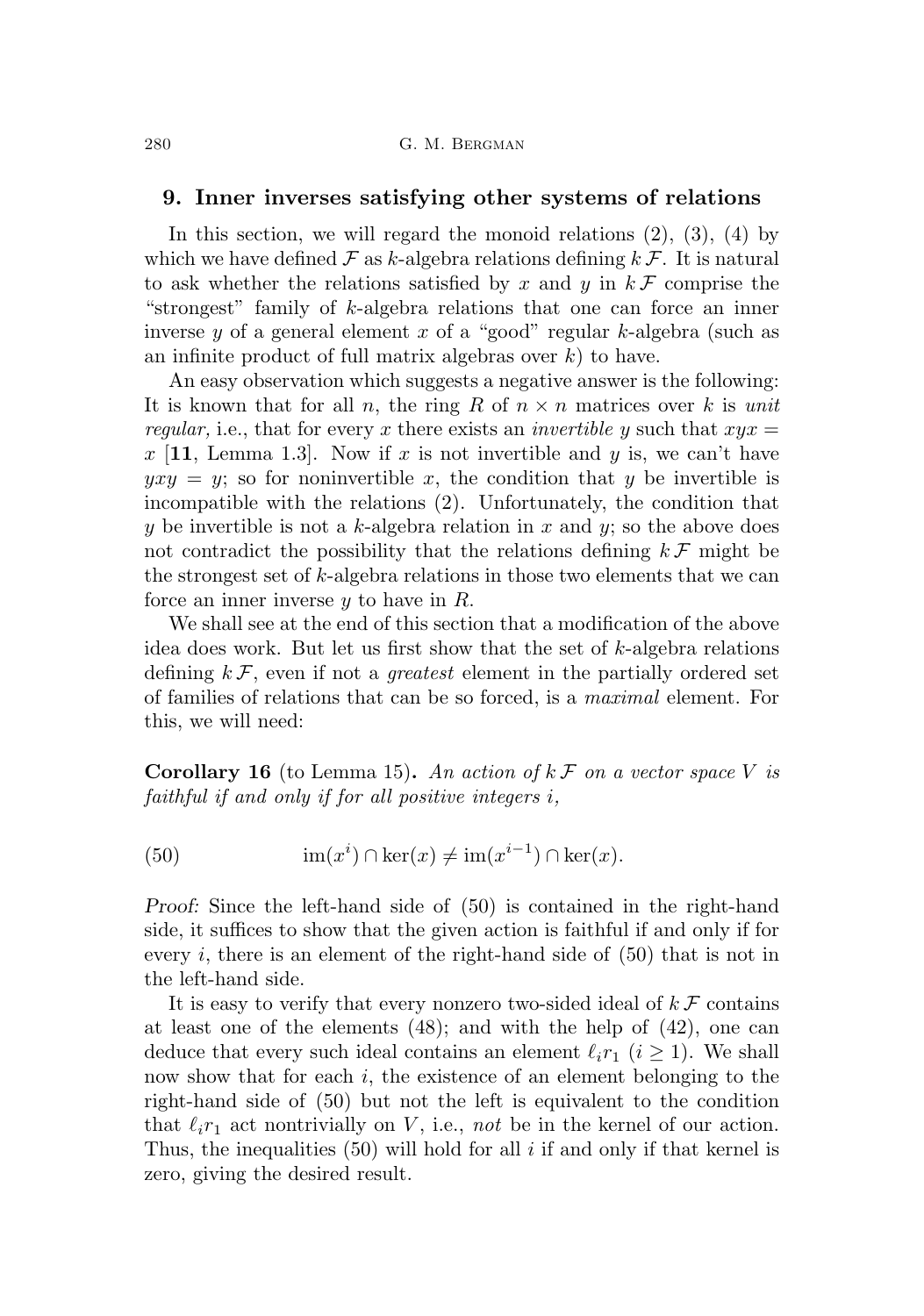Suppose first that some  $v \in V$  belongs to  $\text{im}(x^{i-1}) \cap \text{ker}(x)$  but not to  $\operatorname{im}(x^i) \cap \ker(x)$ . Since  $v \in \ker(x)$ , we see from the parenthetical state-ment in Lemma [15](#page-25-0) that it is fixed under  $r_1$ , while since it lies in  $\text{im}(x^{i-1})$ but not in  $\text{im}(x^i)$ , statement (ii) of that lemma shows that it is not annihilated by  $\ell_i$ . Hence  $\ell_i r_1(v) \neq 0$ , so  $\ell_i r_1$  indeed acts nontrivially.

Conversely, suppose  $\ell_i r_1$  acts nontrivially on some  $v \in V$ . Then I claim that  $\ell_i r_1(v)$  lies in the right-hand side of [\(50\)](#page-27-1) but not in the left-hand side. Indeed, since  $\ell_i r_1(v)$  is a nonzero element of  $\ell_i(V)$ , Lemma [15\(](#page-25-0)ii) tells us that it belongs to  $\text{im}(x^{i-1})$  but not to  $\text{im}(x^i)$ , while since  $\ell_i r_1 = r_1 \ell_i$ , it also lies in  $r_1(V) = \text{ker}(x)$ , as required.  $\Box$ We deduce:

<span id="page-28-0"></span>**Proposition 17.** Let R be a k-algebra, and  $\varphi$  and  $\varphi'$  k-algebra homomorphisms  $k \mathcal{F} \to R$  such that  $\varphi(x) = \varphi'(x)$ . Then  $\varphi$  is one-to-one if and only if  $\varphi'$  is.

Hence no proper homomorphic image  $(k \mathcal{F})/I$  has the property that for every element  $x$  in a direct product  $R$  of full matrix rings over  $k$ , there exists  $y \in R$  which, with x, satisfies the relations of  $(k \mathcal{F})/I$ .

Thus, the set of k-algebra relations satisfied by x and y in  $k \mathcal{F}$  is maximal among sets  $S$  of  $k$ -algebra relations in two noncommuting indeterminates such that for every element x in a direct product R of full matrix algebras, one can find a  $y \in R$  such that x and y together satisfy S.

Proof: Embedding R in an algebra of the form  $End(V)$ , we get from the preceding corollary a condition which is necessary and sufficient both for  $\varphi$  and for  $\varphi'$  to be one-to-one, in terms of the action of x on V. Since  $\varphi(x) = \varphi'(x)$ , this yields the first assertion.

We know from the second paragraph of Theorem [5](#page-10-0) that there exist elements x and y in an infinite direct product of matrix rings over  $k$ which satisfy the relations of  $k \mathcal{F}$  but no others, hence the preceding assertion shows that for such x, there exists no  $y'$  such that x and  $y'$ satisfy the relations of a proper homomorphic image  $(k \mathcal{F})/I$  of  $k \mathcal{F}$ .

The third assertion then follows.

One can easily strengthen the above proof to show that for any  $\varphi$ and  $\varphi'$  as in the first sentence of the proposition, their kernels have the same intersection with the ideal of  $k \mathcal{F}$  spanned by the elements [\(48\)](#page-23-4) (the socle of  $k \mathcal{F}$ ). It seems likely that these kernels must in fact be equal; I leave this for others to investigate.

Let us now prove, on the other hand, that the set of relations satisfied by x and y in  $k \mathcal{F}$  is not the only maximal set of k-algebra relations

 $\Box$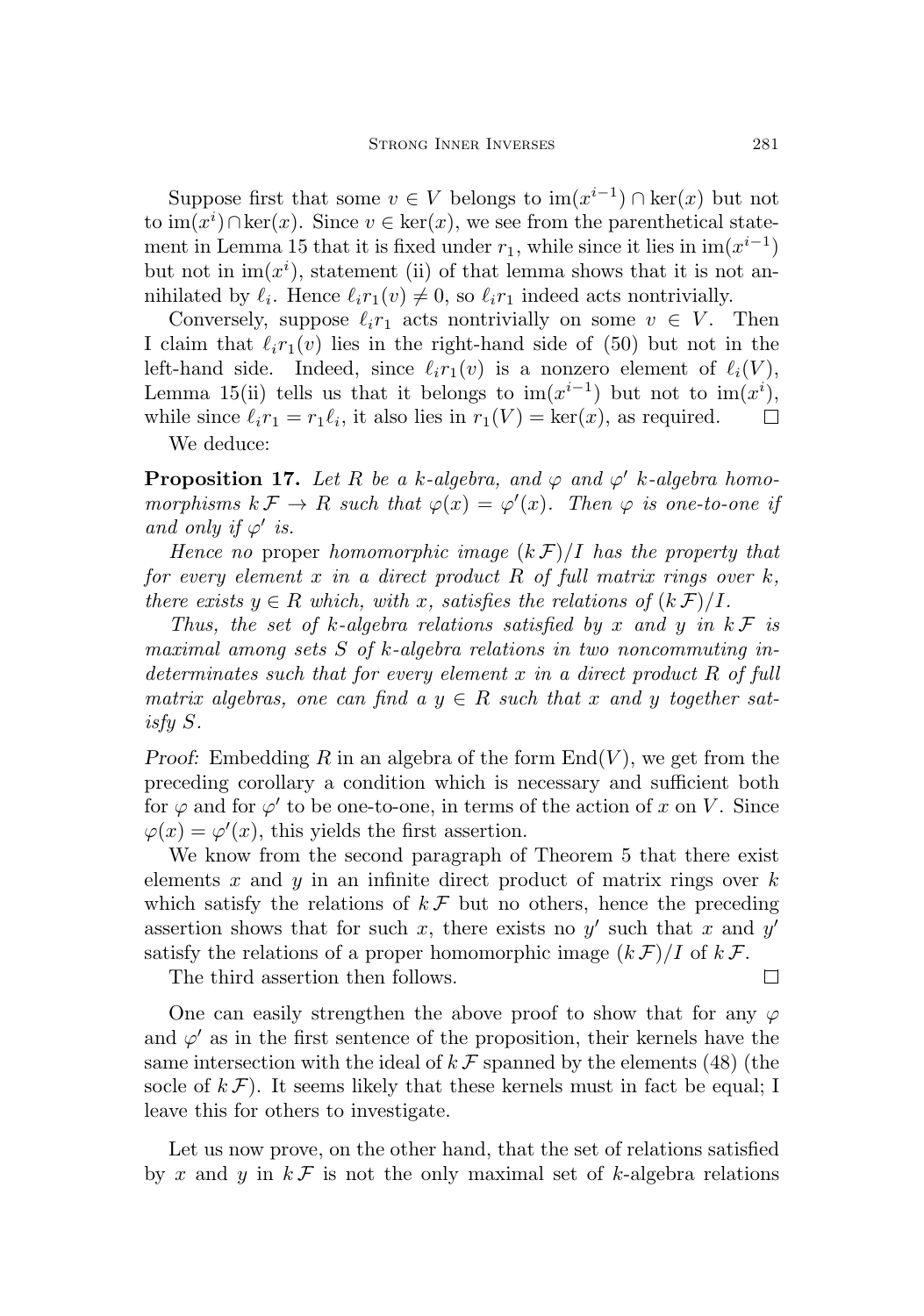that can be forced in this way. We will use the idea of the second paragraph of this section in our example, but instead of trying to make y everywhere invertible, we shall only do this on  $x$ -basic subspaces of one chosen dimension  $m$ . To see how, let us again think in terms the action of  $k \mathcal{F}$  on the vector space  $V = \bigoplus V_n$  spanned by elements  $b_{n,h}$ , as in §[8.](#page-21-1) If we let

<span id="page-29-0"></span>(51) 
$$
y' = y + x^{m-1} \ell_1 r_m,
$$

we see that y' acts like y on the spaces  $V_n$  with  $n \neq m$  (since  $\ell_1 r_m$  acts trivially on those spaces), but that on  $V_m$ , it cyclically permutes the m basis elements  $b_{m,i}$ . Since x does not act invertibly on  $V_m$ , neither does  $y'x y'$ , so since y' does, we have

<span id="page-29-2"></span>
$$
(52) \t\t y' \neq y'x\,y'.
$$

On the other hand, the reader can easily verify, by calculation in  $\text{End}(V)$ , that for all natural numbers i,

<span id="page-29-1"></span>(53) 
$$
(y')^i x^i = y^i x^i
$$
, and  $x^i (y')^i = x^i y^i$ .

Hence all  $\ell_i$  and  $r_i$  are expressible in terms of x and y' by the same formulas  $(39)$  that express them in terms of x and y. In particular, the subalgebra of  $k \mathcal{F}$  generated by x and y' contains all  $\ell_i$  and  $r_i$ , and so contains  $y = y' - x^{m-1} \ell_1 r_m$  (see [\(51\)](#page-29-0)), so it is all of  $k \mathcal{F}$ . From the  $i = 1$  case of [\(53\)](#page-29-1), we also see that  $x = x y' x$ ; i.e., y' is an inner inverse to  $x$ .

The difference in behavior between  $y$  and  $y'$  can be attested concretely by the easily checked relations

<span id="page-29-3"></span>(54) 
$$
(y')^m p_m = p_m, \quad y^m p_m = 0.
$$

Since  $p_m$  is an expression in the  $\ell_i$  and  $r_i$ , which can be expressed in terms of x and  $y'$  by the same formulas that express them in terms of x and  $y$ , the equations of  $(54)$  can be regarded as contrasting relations satisfied in  $k \mathcal{F}$  by x and y' and by x and y, respectively.

Thus, we get:

**Proposition 18.** In the k-algebra  $k \mathcal{F}$ , the element y' given by [\(51\)](#page-29-0) is another inner inverse to x, which together with x generates the whole algebra, but which, by  $(54)$ , satisfies with x a family of relations incomparable with the family of relations satisfied by y. Hence these two sets of relations are distinct maximal elements among the families S of k-algebra relations referred to in the last sentence of Proposition [17.](#page-28-0)

This leaves open the question of whether every algebra presented by generators  $x$  and  $y$ , and a maximal set of relations which include the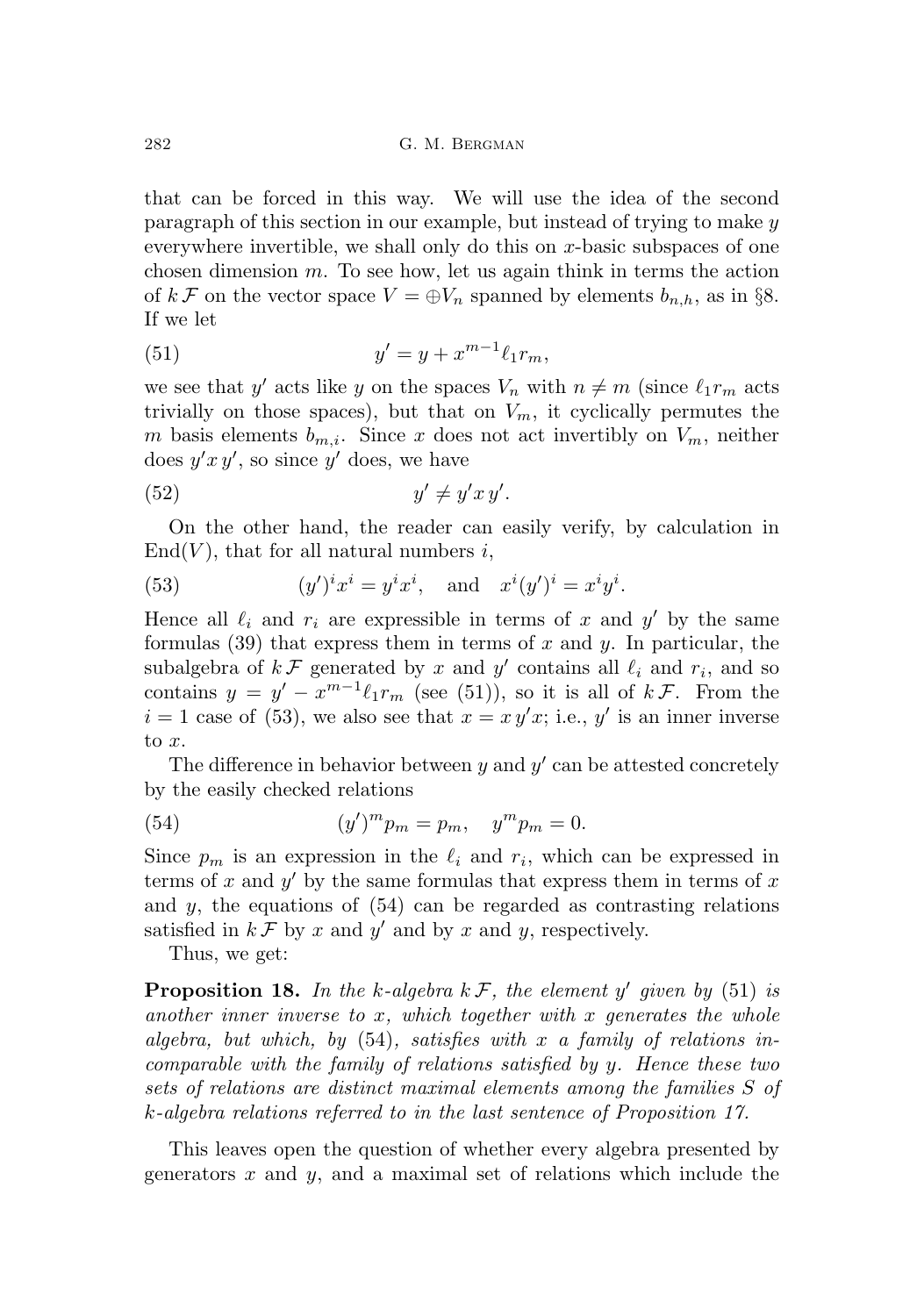relation  $x = xyx$ , and which can be "forced" in the sense we have been discussing, must be isomorphic to  $k \mathcal{F}$  by an isomorphism fixing x. In addition to questions about relations satisfied by  $x$  and  $y$  alone, one might want to look at variants, such as what relations can be forced on an *invertible* inner inverse  $y$  to an element  $x$ , when one exists.

## 10. Acknowledgements

I am indebted to Pace Nielsen, Kevin O'Meara, and Janez Šter for stimulating interchanges leading to this material, to Ben Steinberg and Mark Lawson for information on inverse monoids, to Warren Dicks, Ken Goodearl, T. Y. Lam, and Raphael Robinson for further help, and to the referee for some interesting questions, including two discussed following Proposition [10,](#page-14-1) and the one mentioned at the end of §[8.](#page-21-1)

## References

- <span id="page-30-6"></span>[1] P. Ara, The realization problem for von Neumann regular rings, in: "Ring Theory 2007", World Sci. Publ., Hackensack, NJ, 2009, pp. 21–37. [DOI: 10.1142/9789812818331](https://doi.org/10.1142/9789812818331_0004)−0004.
- <span id="page-30-1"></span>[2] P. Ara and K. R. Goodearl, The Realization Problem for some wild monoids and the Atiyah Problem, *Trans. Amer. Math. Soc.* 369(8) (2017), 5665–5710. [DOI: 10.1090/tran/6889](https://doi.org/10.1090/tran/6889).
- <span id="page-30-4"></span>[3] G. Baccella, Semiartinian V -rings and semiartinian von Neumann regular rings, *J. Algebra* 173(3) (1995), 587–612. [DOI:](https://doi.org/10.1006/jabr.1995.1104) [10.1006/jabr.1995.1104](https://doi.org/10.1006/jabr.1995.1104).
- <span id="page-30-2"></span>[4] G. M. BERGMAN, The diamond lemma for ring theory, Adv. in Math.  $29(2)$  (1978), 178-218. [DOI: 10.1016/0001-8708\(78\)90010-5](https://doi.org/10.1016/0001-8708(78)90010-5).
- <span id="page-30-3"></span>[5] G. M. BERGMAN, "An Invitation to General Algebra and Universal Constructions", Second edition, Universitext, Springer, Cham, 2015. [DOI: 10.1007/978-3-319-11478-1](https://doi.org/10.1007/978-3-319-11478-1).
- <span id="page-30-7"></span>[6] G. M. Bergman, Adjoining a universal inner inverse to a ring element, J. Algebra 449 (2016), 355–399. [DOI: 10.1016/j.jalgebra.](https://doi.org/10.1016/j.jalgebra.2015.11.008) [2015.11.008](https://doi.org/10.1016/j.jalgebra.2015.11.008).
- <span id="page-30-5"></span>[7] W. D. Burgess, K. A. Byrd, and R. Raphael, Self-injective simple Pierce sheaves, Arch. Math. (Basel)  $42(4)$  (1984), 354–361. [DOI: 10.1007/BF01246127](https://doi.org/10.1007/BF01246127).
- <span id="page-30-0"></span>[8] A. H. Clifford and G. B. Preston, "The Algebraic Theory of Semigroups", Vol. I, Mathematical Surveys 7, Part I, American Mathematical Society, Providence, R.I., 1961. [DOI: 10.1090/surv/](https://doi.org/10.1090/surv/007.1) [007.1](https://doi.org/10.1090/surv/007.1).